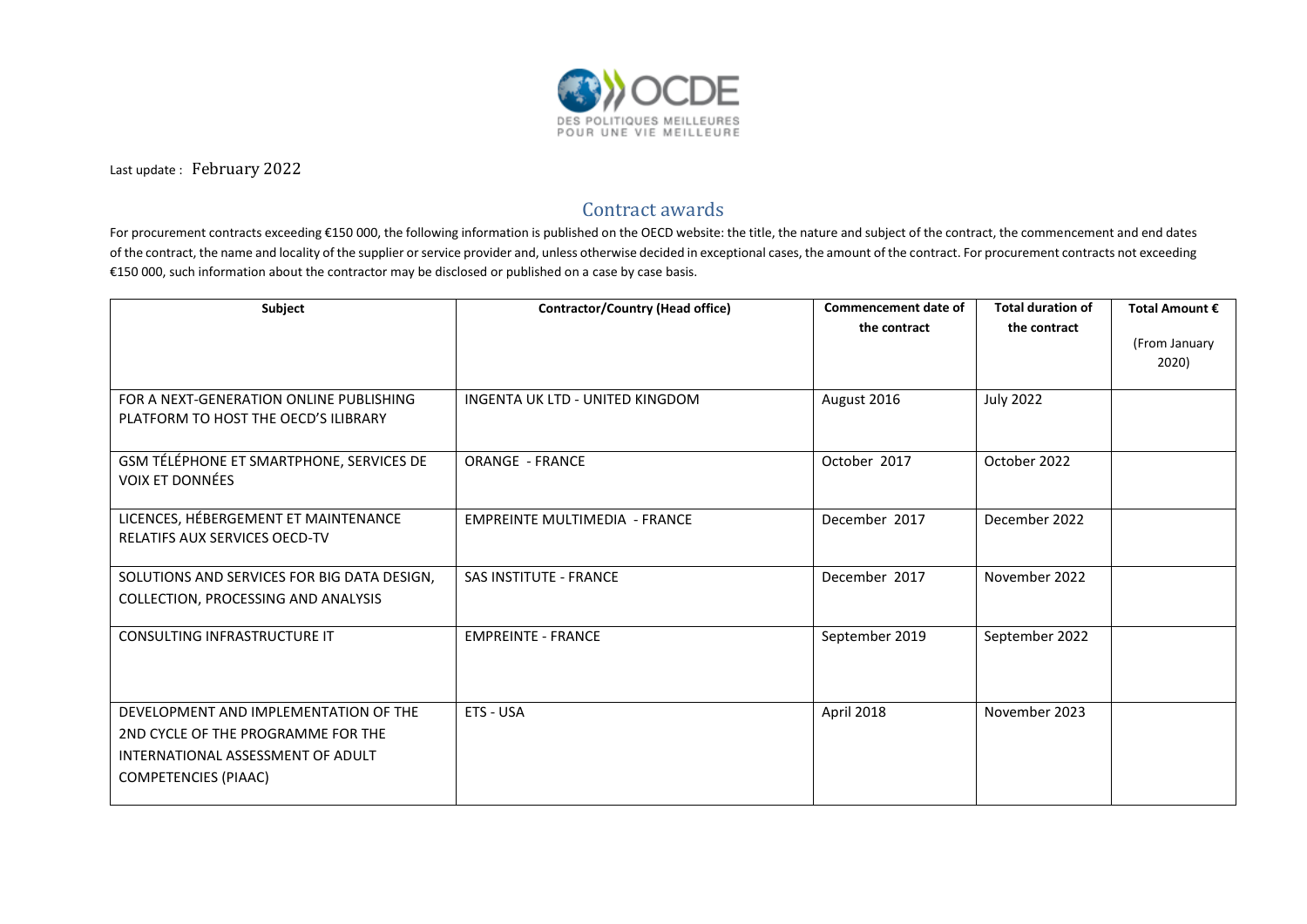

| HRM application services                                                             | ORNERSTONE - UNITED KINGDOM       | <b>July 2018</b> | <b>July 2023</b> |
|--------------------------------------------------------------------------------------|-----------------------------------|------------------|------------------|
| SOLUTIONS AND SERVICES FOR (BIG) DATA DESIGN,<br>COLLECTION, PROCESSING AND ANALYSIS | <b>QUANTOS - GREECE</b>           | May 2019         | May 2022         |
|                                                                                      | <b>PROBAYES - FRANCE</b>          | May 2019         | May 2022         |
|                                                                                      | R4IO - GERMANY                    | <b>July 2019</b> | <b>July 2022</b> |
|                                                                                      | TABLEAU - IRELAND                 | December 2019    | December 2024    |
|                                                                                      | RITME INFORMATIQUE - FRANCE       | December 2019    | December 2022    |
| PISA 2021                                                                            | ETS - USA                         | October 2018     | October 2024     |
|                                                                                      | ACT CITO - USA                    | September 2018   | December 2023    |
|                                                                                      | <b>WESTAT - USA</b>               | November 2018    | November 2025    |
|                                                                                      | CAPSTAN SPRL - BELGIUM            | August 2018      | February 2024    |
|                                                                                      | CAPSTAN SPRL - BELGIUM            | January 2019     | December 2022    |
|                                                                                      | <b>ACER - AUSTRALIA</b>           | January 2019     | June 2023        |
| <b>EXTERNAL AUDITOR OECD</b>                                                         | NIK SUPREME AUDIT OFFICE - POLAND | October 2018     | October 2024     |
| MULTI-TECHNICAL MAINTENANCE SERVICES FOR<br>THE OECD BUILDINGS                       | <b>EUROGEM - FRANCE</b>           | November 2018    | November 2021    |
| SUPERVISION ET ADMINISTRATION DES SYSTÈMES<br>SAP                                    | DELAWARE CONSULTING - FRANCE      | November 2018    | November 2023    |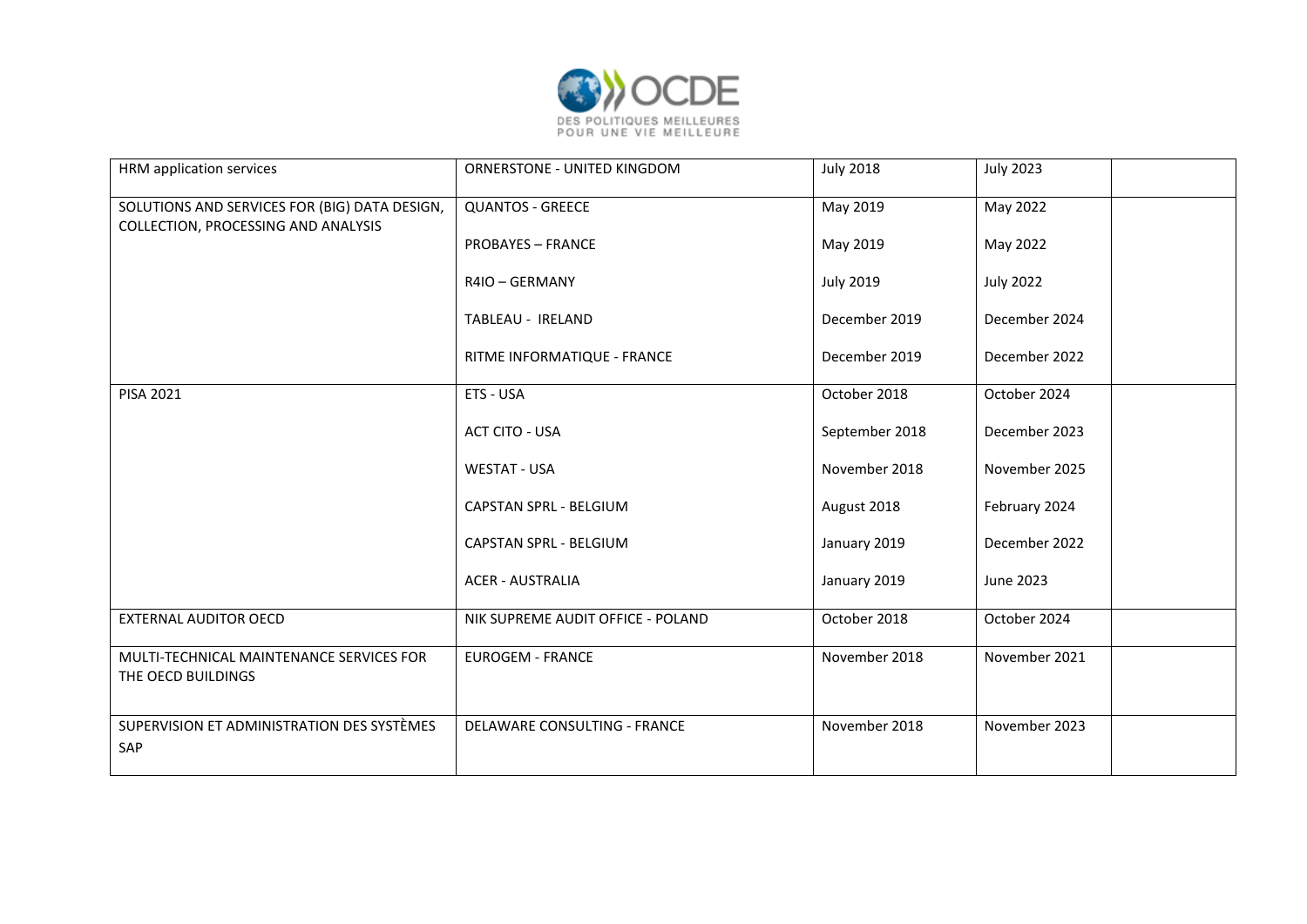

| OECD SERVERS, STORAGE AND ASSOCIATED<br><b>SERVICES</b>                                               | <b>AXIANS - FRANCE</b>               | November 2018     | November 2023    |
|-------------------------------------------------------------------------------------------------------|--------------------------------------|-------------------|------------------|
| NETWORK MAINTENANCE, EQUIPMENT, SERVICES                                                              | <b>NOMIOS - FRANCE</b>               | November 2018     | November 2023    |
| AND APPLIANCES                                                                                        | <b>BRITISH TELECOM - FRANCE</b>      | December 2018     | December 2023    |
| OFFICE FURNITURE SUPPLY - LOT 1: WORKSTATION                                                          | KINNARPS - FRANCE                    | December 2018     | December 2023    |
| OECD LANGUAGE LEARNING SOLUTIONS                                                                      | <b>LEARNSHIP - FRANCE</b>            | <b>March 2019</b> | March 2022       |
| MAINTENANCE OF THE TAXONOMY/ONTOLOGY<br>LINKED DATA APPLICATIONS                                      | TOPQUADRANT - USA                    | January 2019      | January 2024     |
| MULTIMEDIA EQUIPMENT AND SERVICES                                                                     | SAS CAP VISIO - FRANCE               | February 2019     | February 2024    |
| PISA 2021 - STAGE 1                                                                                   |                                      |                   |                  |
| CORE A: DESIGN, DEVELOPMENT &                                                                         | ETS - USA                            | February 2019     | September 2023   |
| <b>IMPLEMENTATION</b>                                                                                 | <b>WESTAT - USA</b>                  | February 2019     | September 2023   |
| <b>CORE C: SAMPLING</b>                                                                               |                                      |                   |                  |
|                                                                                                       | ETS - USA                            | <b>July 2018</b>  | <b>July 2024</b> |
| CORE B2 FRAMEWORK DEVELOPMENT FOR THE<br><b>BACKGROUND QUESTIONNAIRES</b>                             |                                      |                   |                  |
| ADMINISTRATION OF THE REMUNERATIONS AND<br>PENSIONS OF MULTIPLE INTERNATIONAL<br><b>ORGANISATIONS</b> | SOPRA HR SOFTWARE - FRANCE           | January 2018      | December 2022    |
| CAFETERIA AND CATERING SERVICES FOR THE IEA                                                           | SAINT-CONDÉ - FRANCE                 | April 2019        | April 2022       |
| <b>ELECTRICITY SUPPLY</b>                                                                             | <b>EBM - ENERGIE FRANCE - FRANCE</b> | May 2019          | April 2022       |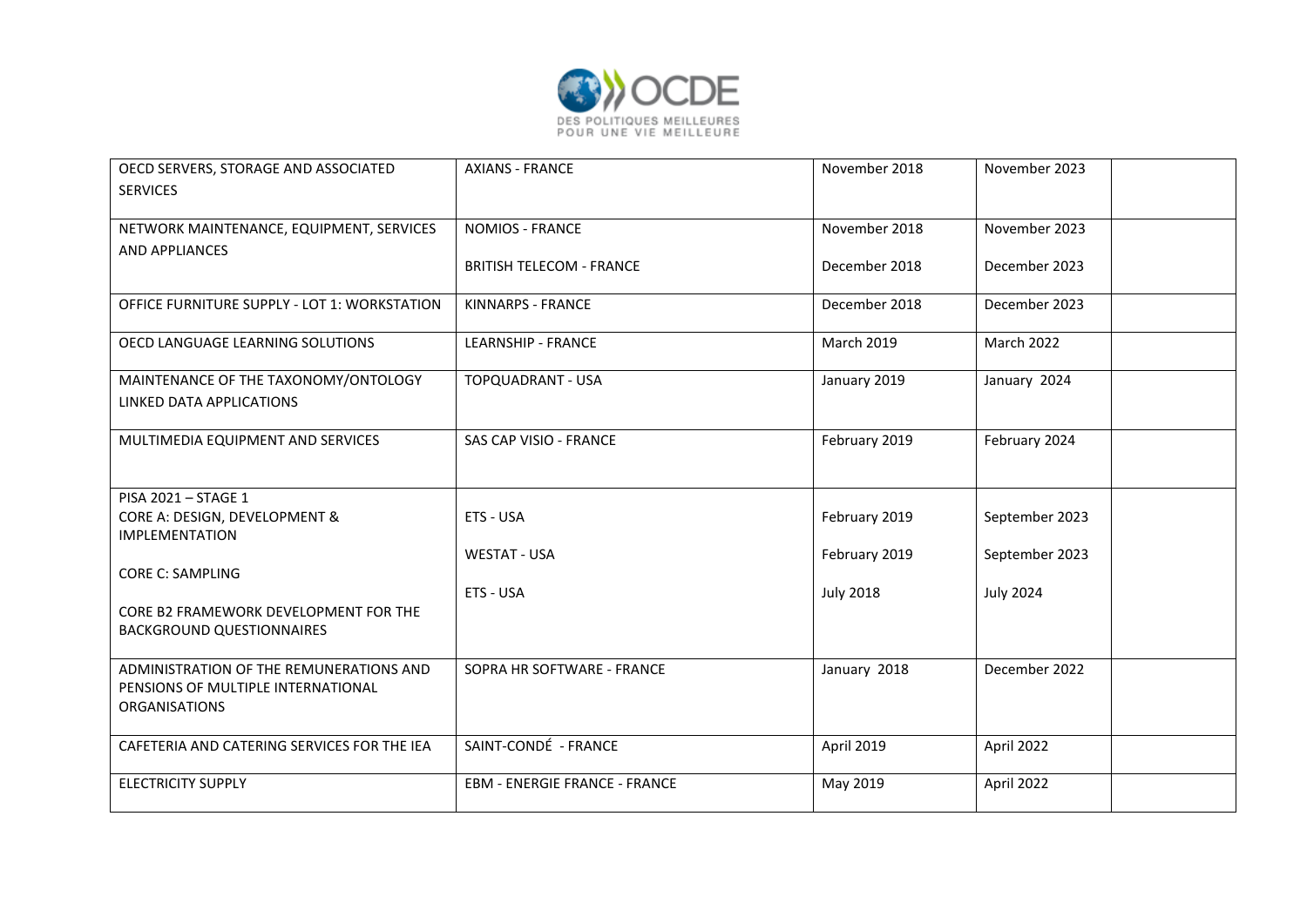

| DEVELOPMENT OF E-LEARNING MODULES ON<br>VARIOUS INTERNATIONAL TAX RELATED TOPICS | FUNDACIÓN CENTRO DE EDUCACIÓN A DISTANCIA<br>PARA EL DESARROLLO ECONÓMICO Y TECNOLÓGICO | May 2019         | May 2022      |            |
|----------------------------------------------------------------------------------|-----------------------------------------------------------------------------------------|------------------|---------------|------------|
|                                                                                  | (CEDDET) - SPAIN                                                                        |                  |               |            |
|                                                                                  | BIT MEDIA E-SOLUTIONS GMBH - GERMANY                                                    | April 2019       | April 2022    |            |
|                                                                                  | INFORMATION MULTIMEDIA COMMUNICATION                                                    | May 2019         | May 2022      |            |
|                                                                                  | (IMC) - GERMANY                                                                         |                  |               |            |
| MAINTENANCE OF THE OECD'S SEMANTIC<br><b>ENVIRONMENT</b>                         | <b>EXPERT SYSTEM SA - FRANCE</b>                                                        | January 2019     | December 2023 |            |
| IMPLEMENTATION OF AN IT SPACE PLANNING<br>SOLUTION                               | <b>AREMIS - FRANCE</b>                                                                  | January 2019     | December 2023 |            |
| <b>CONSULTANCY SERVICES LINK TO THE</b>                                          | LINA KJELLQVIST - SWEDEN                                                                | June 2019        | June 2022     |            |
| THERMODYNAMICS OF ADVANCED FUEL -                                                |                                                                                         |                  |               |            |
| INTERNATIONAL DATABASE (TAF - ID) PHASE II                                       |                                                                                         |                  |               |            |
| <b>PROJECT</b>                                                                   |                                                                                         |                  |               |            |
| DESIGN AND DELIVERY OF LEADERSHIP                                                | <b>WHARTON SCHOOL - USA</b>                                                             | June 2019        | June 2022     |            |
| DEVELOPMENT PROGRAMMES                                                           | LONDON BUSINESS SCHOOL - UNITED KINGDOM                                                 | February 2020    | February 2023 | 594.720,00 |
| PRESTATIONS DE COURTAGE ET D'ASSURANCE                                           | <b>VERSPIEREN - FRANCE</b>                                                              | <b>July 2019</b> | June 2022     |            |
| TO PLAN AND FACILITATE CO-CREATION                                               | MATTER SOLUTIONS LTD - UNITED KINGDOM                                                   | <b>July 2019</b> | June 2022     |            |
| WORKSHOPS AND PRODUCE VISUALISATION                                              |                                                                                         |                  |               |            |
| <b>OUTPUTS</b>                                                                   | EDA - ENTERPRISE DESIGN ASSOCIATES - GERMANY                                            | June 2019        | June 2022     |            |
|                                                                                  | IMPLEMENT CONSULTING GROUP P/S - DENMARK                                                | June 2019        | June 2022     |            |
|                                                                                  |                                                                                         |                  |               |            |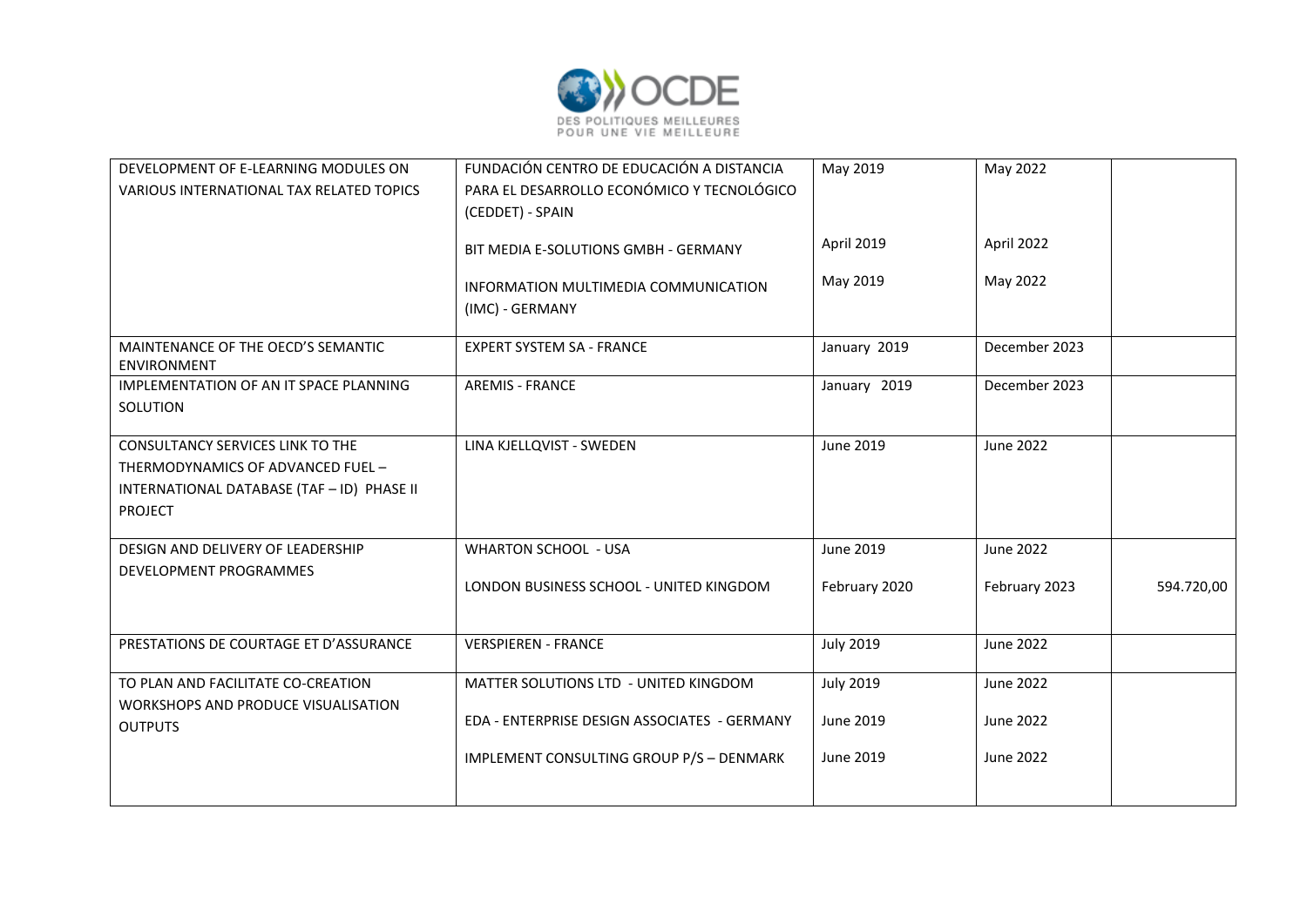

|                                                                                                                                      | HOFFMANN CONSULTING GMBH - GERMANY                              | May 2019                        | May 2022                             |
|--------------------------------------------------------------------------------------------------------------------------------------|-----------------------------------------------------------------|---------------------------------|--------------------------------------|
|                                                                                                                                      | YOUMEO - FRANCE                                                 | May 2019                        | May 2022                             |
| PROFESSIONAL SERVICES AND TOOLS IN SUPPORT<br>OF TRACKING AND MEASURING THE IMPACT OF<br>THE ORGANISATION'S WORK.                    | ACCELERATION EMARKETING LIMITED UNITED<br><b>KINGDOM</b>        | <b>July 2019</b>                | <b>July 2022</b>                     |
|                                                                                                                                      | CLARABRIDGE, INC. - USA                                         | April 2019                      | April 2022                           |
| RENEWAL OF PRINTERS AND REPROGRAPHIC<br><b>MACHINES</b>                                                                              | <b>XEROX - USA</b>                                              | <b>July 2019</b>                | <b>July 2024</b>                     |
| FOURNITURE DES CONSOMMABLES À L'EXCLUSION<br>DU PAPIER POUR LES ANCIENNES IMPRIMANTES DE<br>L'OCDE ET DE L'AIE QUI SERONT CONSERVÉES | <b>OSILOG - FRANCE</b>                                          | <b>July 2019</b>                | <b>July 2022</b>                     |
| ICT SERVICES ON INFORMATION SECURITY THREAT<br>TO UN AND OTHER NOT-FOR-PROFIT<br><b>ORGANISATIONS</b>                                | UNICC - INTERNATIONAL COMPUTING CENTER -<br>SWITZERLAND         | <b>July 2019</b>                | <b>July 2022</b>                     |
| SUPPLY OF PAPER FOR THE OECD                                                                                                         | <b>TORRASPAPEL MALMENAYDE - FRANCE</b><br><b>INAPA - FRANCE</b> | <b>July 2019</b><br>August 2019 | <b>July 2022</b><br><b>July 2022</b> |
| FRAMEWORK CONTRACT FOR HIGH VOLTAGE /<br>LOW VOLTAGE WORKS                                                                           | EIFFAGE ENERGIE SYSTEMES - FRANCE                               | August 2019                     | August 2022                          |
| MICROSOFT LICENCE PURCHASE                                                                                                           | MICROSOFT - USA                                                 | June 2019                       | <b>June 2022</b>                     |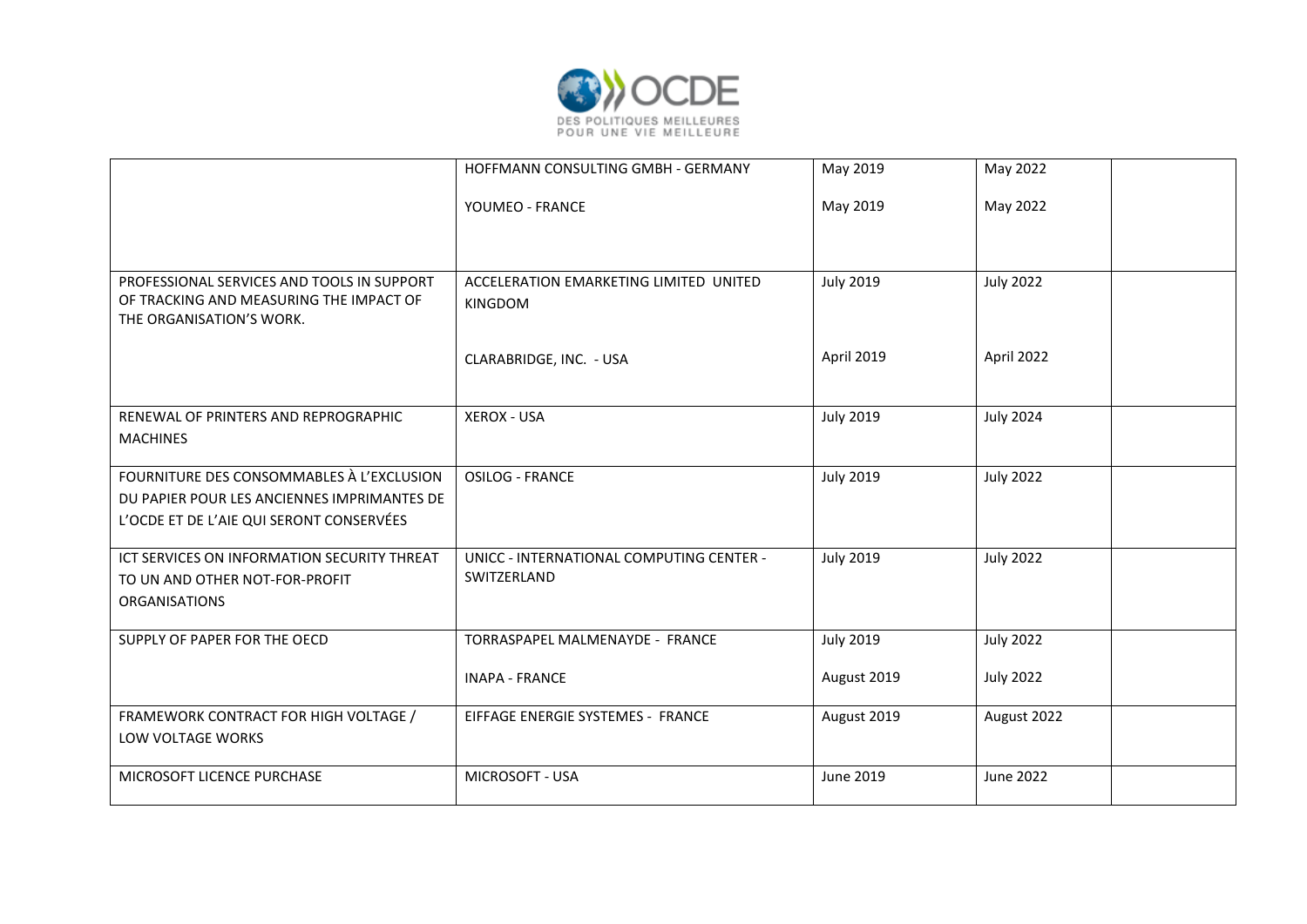

| AUDIOVISUAL EQUIPMENT                                                             | <b>ADDEX - FRANCE</b>               | <b>July 2019</b> | <b>July 2022</b> |            |
|-----------------------------------------------------------------------------------|-------------------------------------|------------------|------------------|------------|
|                                                                                   | <b>CTM GROUP - FRANCE</b>           | September 2019   | September 2022   |            |
|                                                                                   | <b>VIDELIO - FRANCE</b>             | September 2019   | September 2022   |            |
|                                                                                   | <b>EV CORP - FRANCE</b>             | September 2019   | September 2022   |            |
| DIGITAL WORKPLACE PLATFORM DEVELOPMENT                                            | <b>DIGIWIN - FRANCE</b>             | September 2019   | September 2022   |            |
| AND MAINTENANCE                                                                   | <b>WISEN - FRANCE</b>               | September 2019   | September 2022   |            |
|                                                                                   | KLEE CONSEIL & INTÉGRATION - FRANCE | October 2019     | October 2022     |            |
| ALTERNATIVE AND SPECIFIC CATERING SERVICES                                        | DALLOYAU - FRANCE                   | September 2019   | September 2022   |            |
|                                                                                   | <b>AUTOUR DES SAVEURS - FRANCE</b>  | September 2019   | September 2022   |            |
|                                                                                   | FLEUR DE METS - FRANCE              | September 2019   | September 2022   |            |
| FRAMEWORK CONTRACT FOR HIGH VOLTAGE /                                             | AMICA - FRANCE                      | September 2019   | September 2022   |            |
| LOW VOLTAGE WORKS                                                                 | <b>BD COM - FRANCE</b>              | September 2019   | September 2022   |            |
|                                                                                   | XR SYSTEMS - FRANCE                 | September 2019   | September 2022   |            |
| <b>WEBCASTING SERVICES</b>                                                        | <b>STREAMAKACI - FRANCE</b>         | October 2019     | October 2022     |            |
| ASSURANCE - MULTIRISQUE                                                           | <b>VERSPIEREN - ZURICH - FRANCE</b> | <b>July 2019</b> | June 2022        | 293.076,00 |
| MAINTENANCE, SUPPORT OF THE VERITAS<br>NETBACKUP SOFTWARE AND ASSOCIATED SERVICES | <b>ANTEMETA - FRANCE</b>            | January 2020     | December 2022    | 230.000,00 |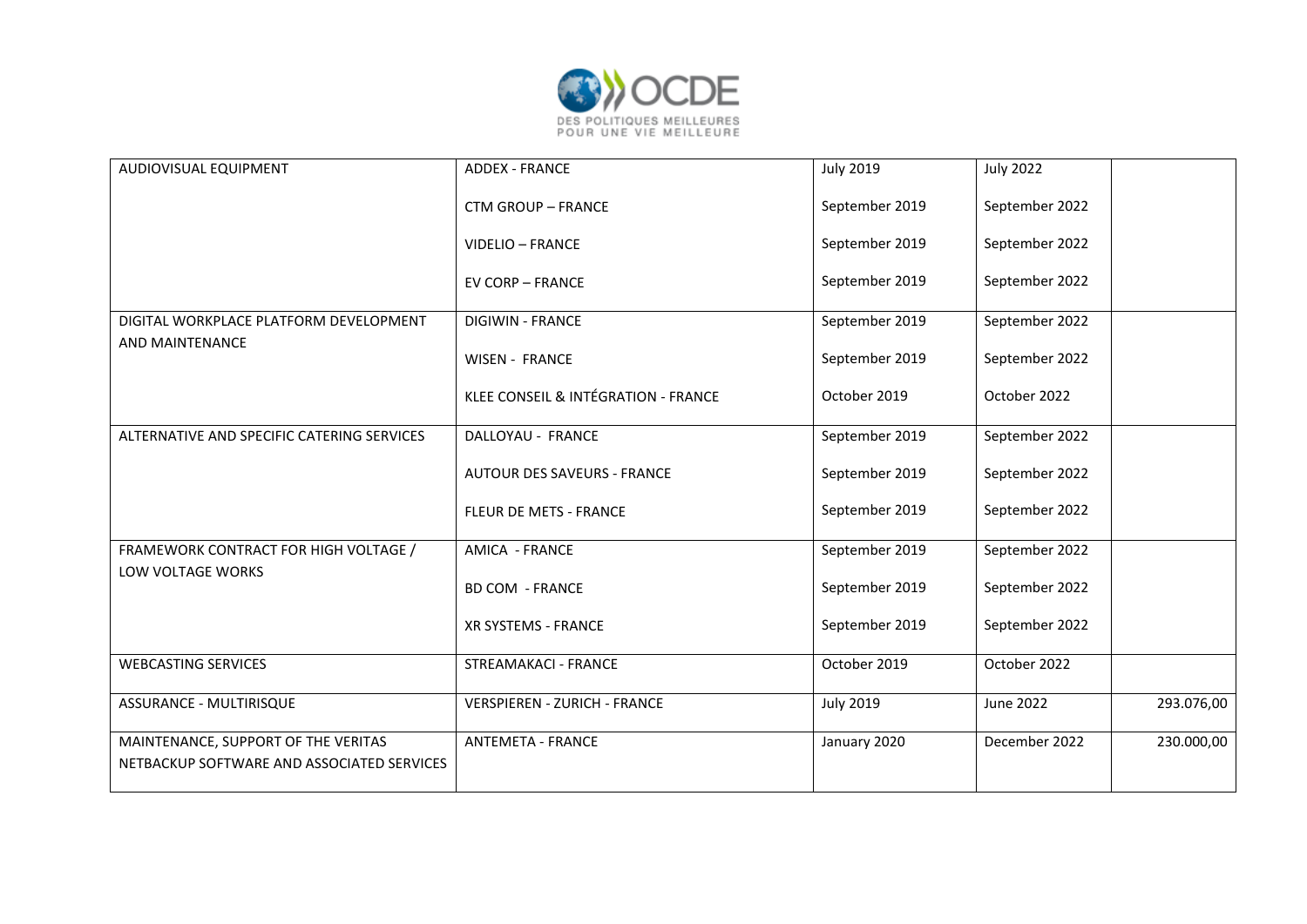

| <b>BUILDING MANAGEMENT</b>                                                                                                                                | PIERRE WEILER ARCHITECTE - FRANCE           | October 2019  | October 2022  |              |
|-----------------------------------------------------------------------------------------------------------------------------------------------------------|---------------------------------------------|---------------|---------------|--------------|
|                                                                                                                                                           | <b>EPPY CFP - FRANCE</b>                    | October 2019  | October 2022  |              |
|                                                                                                                                                           | <b>COLLIERS INTERNATIONAL - FRANCE</b>      | November 2019 | November 2022 |              |
|                                                                                                                                                           | <b>NEXITY CONTRACTANT GENERAL - FRANCE</b>  | February 2020 | February 2023 | 400.000,00   |
| FIXED ASSET MANAGEMENT                                                                                                                                    | <b>BUSINESS AT WORK - FRANCE</b>            | November 2019 | November 2024 |              |
| CONSULTING AND RESEARCH SERVICES RELATING<br>TO THE OECD ONGOING DIGITAL STRATEGY<br><b>IMPLEMENTATION</b>                                                | CAPGEMINI CONSULTING - FRANCE               | November 2019 | November 2022 |              |
| SUBSCRIPTION TO SCIENCEDIRECT IN THE<br>FRAMEWORK OF THE COUPERIN CONSORTIUM                                                                              | <b>ABES - FRANCE</b>                        | January 2019  | December 2022 |              |
| <b>WORKS-DRY COOLER</b>                                                                                                                                   | <b>CLIMAT SYSTEMS - FRANCE</b>              | December 2019 | November 2021 |              |
| MAINTENANCE OF CATERING EQUIPMENT                                                                                                                         | S.A.S. MODERN RESTAURATION GESTION - FRANCE | December 2019 | November 2022 |              |
| MAINTENANCE DES ÉQUIPEMENTS DE SÛRETÉ                                                                                                                     | <b>SEMERU - FRANCE</b>                      | December 2019 | December 2022 |              |
| HYPERVISION: CENTRALIZED MANAGEMENT<br>INTERFACE FOR FIRE SAFETY SYSTEMS                                                                                  | <b>ENTELEC CONTROL SYSTEMS - BELGIUM</b>    | December 2019 | December 2024 |              |
| PRESTATIONS HUMAINES DE SÉCURITÉ ET DE<br>SÛRETÉ<br>LOT 3 - PRESTATIONS PERMANENTES ET<br>PONCTUELLES DE SÉCURITÉ INCENDIE ET<br>D'ASSISTANCE À PERSONNES | <b>DPSA - FRANCE</b>                        | January 2020  | December 2022 | 2.400.000,00 |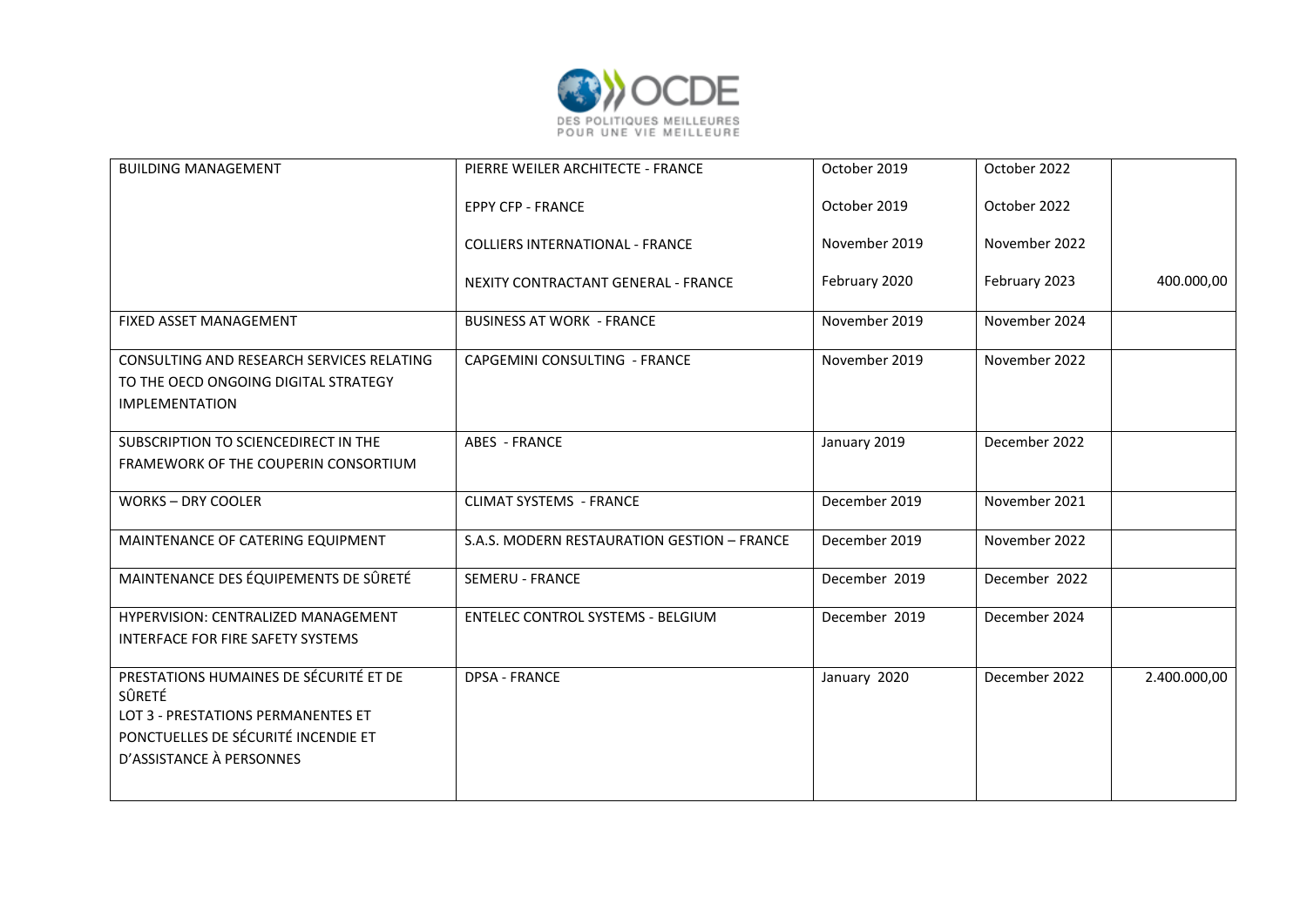

| LOT 1 : PRESTATIONS PERMANENTES ET<br>PONCTUELLES DE SÛRETÉ AU SIÈGE DE L'OCDE ET<br><b>SES ANNEXES</b><br>AND<br>LOT 2 : PRESTATIONS PERMANENTES ET<br>PONCTUELLES DE SÛRETÉ DU SITE DE L'AIE | <b>CESG - FRANCE</b>                       | January 2020      | December 2022     | 3.800.000,00  |
|------------------------------------------------------------------------------------------------------------------------------------------------------------------------------------------------|--------------------------------------------|-------------------|-------------------|---------------|
| IMPLEMENTATION OF THE OECD DIGITAL                                                                                                                                                             | DXC TECHNOLOGY - FRANCE                    | December 2019     | December 2022     |               |
| <b>TRANSFORMATION</b>                                                                                                                                                                          | HPE (HEWLETT PACKARD ENTERPRISE) - USA     | December 2019     | December 2022     |               |
|                                                                                                                                                                                                | <b>GARTNER FRANCE - FRANCE</b>             | January 2020      | January 2023      | 1.000.000,00  |
|                                                                                                                                                                                                | <b>ERNST &amp; YOUNG ADVISORY - FRANCE</b> | January 2020      | January 2023      | 725.000,00    |
| END USER SUPPORT SERVICES                                                                                                                                                                      | <b>HELPLINE - FRANCE</b>                   | January 2020      | December 2025     | 10.000.000,00 |
|                                                                                                                                                                                                | CAPGEMINI TECHNOLOGY SERVICES - FRANCE     | <b>March 2020</b> | <b>March 2025</b> | 1.000.000,00  |
|                                                                                                                                                                                                | <b>DEODIS - FRANCE</b>                     | November 2020     | November 2025     | 1.200.000,00  |
|                                                                                                                                                                                                | CAPGEMINI TECHNOLOGY SERVICES - FRANCE     | January 2021      | January 2026      | 1.200.000,00  |
| <b>MASS CATERING SERVICES</b>                                                                                                                                                                  | <b>SERENEST - FRANCE</b>                   | December 2019     | December 2024     |               |
| <b>FRAMEWORKS CONTRACT - WORKS - HVAC &amp;</b><br>PLUMBING                                                                                                                                    | <b>CLEAM - FRANCE</b>                      | December 2019     | December 2022     |               |
| SUPPLY OF ECONOMIC AND FINANCIAL DATA                                                                                                                                                          | BUREAU VAN DIJK / MOODYS - USA             | December 2019     | December 2024     |               |
|                                                                                                                                                                                                | <b>FACTSET - FRANCE</b>                    | November 2019     | October 2024      |               |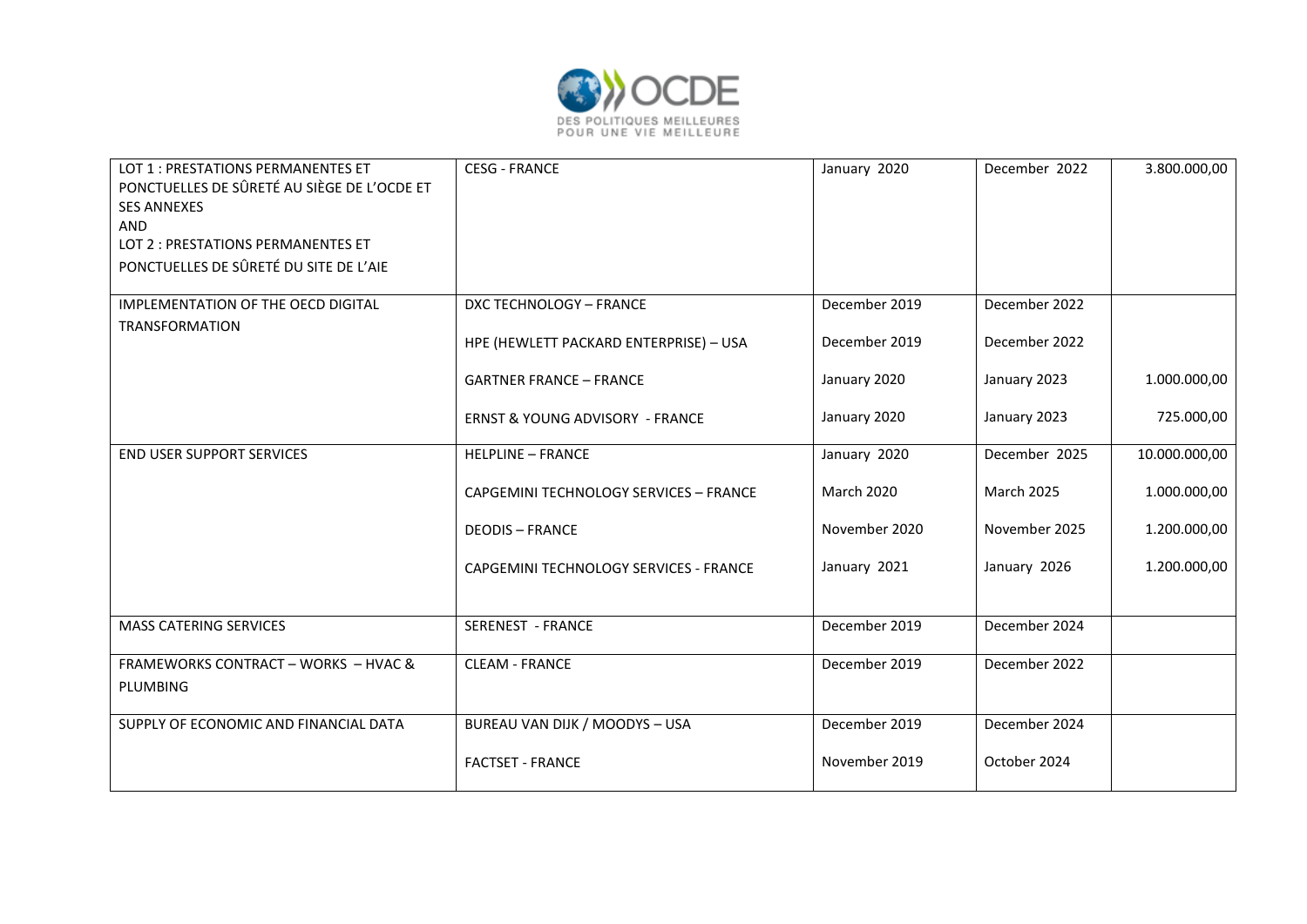

| ENERGY ANALYSIS, DATA AND MODELLING                                                                                                | DAVID WILKINSON - NEW ZEALAND                                                | December 2019     | December 2022     |              |
|------------------------------------------------------------------------------------------------------------------------------------|------------------------------------------------------------------------------|-------------------|-------------------|--------------|
| <b>CONSISTENCY</b>                                                                                                                 | UNIVERSIDAD PONTIFICIA COMILLAS - SPAIN                                      | October 2020      | October 2023      | 167.400,00   |
| INTERNATIONAL SURVEY ON OUTCOMES AND<br><b>EXPERIENCES OF PATIENTS WITH CHRONIC</b><br><b>CONDITIONS</b>                           | NIVEL - NETHERLANDS INSITITUTE FOR HEALTH<br>SERVICES RESEARCH - NETHERLANDS | January 2020      | January 2025      | 3.684.427,23 |
| SURVEY PROVIDER FOR 2020 RISKS THAT MATTER<br><b>SURVEY</b>                                                                        | RESPONDI LIMITED - UNITED KINGDOM                                            | January 2020      | January 2024      | 300.000,00   |
| CORE 2 (SCIENCE FRAMEWORK) TO THE NINTH<br>CYCLE OF PISA, PISA 2024                                                                | OXFORD UNIVERSITY PRESS (OUP) - UNITED<br><b>KINGDOM</b>                     | January 2020      | December 2023     | 249.126,00   |
| MAIL SORTING, TRANSPORT AND PAPER DELIVERY<br>IN OECD OFFICES                                                                      | JEP - FRANCE                                                                 | February 2020     | February 2023     | 850.000.00   |
| <b>FRAMEWORKS CONTRACT - PARTITION &amp; FALSE</b><br><b>CEILING</b>                                                               | ALSEA - FRANCE                                                               | <b>March 2020</b> | <b>March 2023</b> | 500.000,00   |
|                                                                                                                                    | <b>CERENN - FRANCE</b>                                                       | June 2020         | June 2023         | 390.000,00   |
| DESIGN AND DELIVERY OF LEARNING<br>PROGRAMMES SOLUTIONS                                                                            | EUROPE CONSULTANCY - BELGIUM                                                 | April 2020        | <b>March 2023</b> | 198.000,00   |
|                                                                                                                                    | KATHLEEN CONNORS BOUCHAUD - USA                                              | April 2020        | <b>March 2023</b> | 286.875,00   |
|                                                                                                                                    |                                                                              | April 2020        | April 2023        | 193.725,00   |
|                                                                                                                                    | <b>EUROBOGEN - FRANCE</b>                                                    | April 2020        | April 2023        | 154.125,00   |
|                                                                                                                                    | ACTIVE TRANSITION CONSULTANCY - BELGIUM                                      |                   |                   |              |
| PENSION FUNDS PERFORMANCE CALCULATION                                                                                              | <b>AON - FRANCE</b>                                                          | June 2020         | May 2023          | 273.800,00   |
| <b>FRAMEWORKS CONTRACT - WORKS - HVAC &amp;</b><br>PLUMBING                                                                        | <b>DERICHEBOURG ENERGIE - FRANCE</b>                                         | February 2020     | February 2023     | 1.450.000,00 |
| SERVICE PROVIDERS FOR THE IMPLEMENTATION OF<br>THE MULTILATERAL ORGANISATION PERFORMANCE<br>ASSESSMENT NETWORK (MOPAN) ASSESSMENTS | <b>INOMER - FRANCE</b>                                                       | April 2020        | March 2026        | 772.000,00   |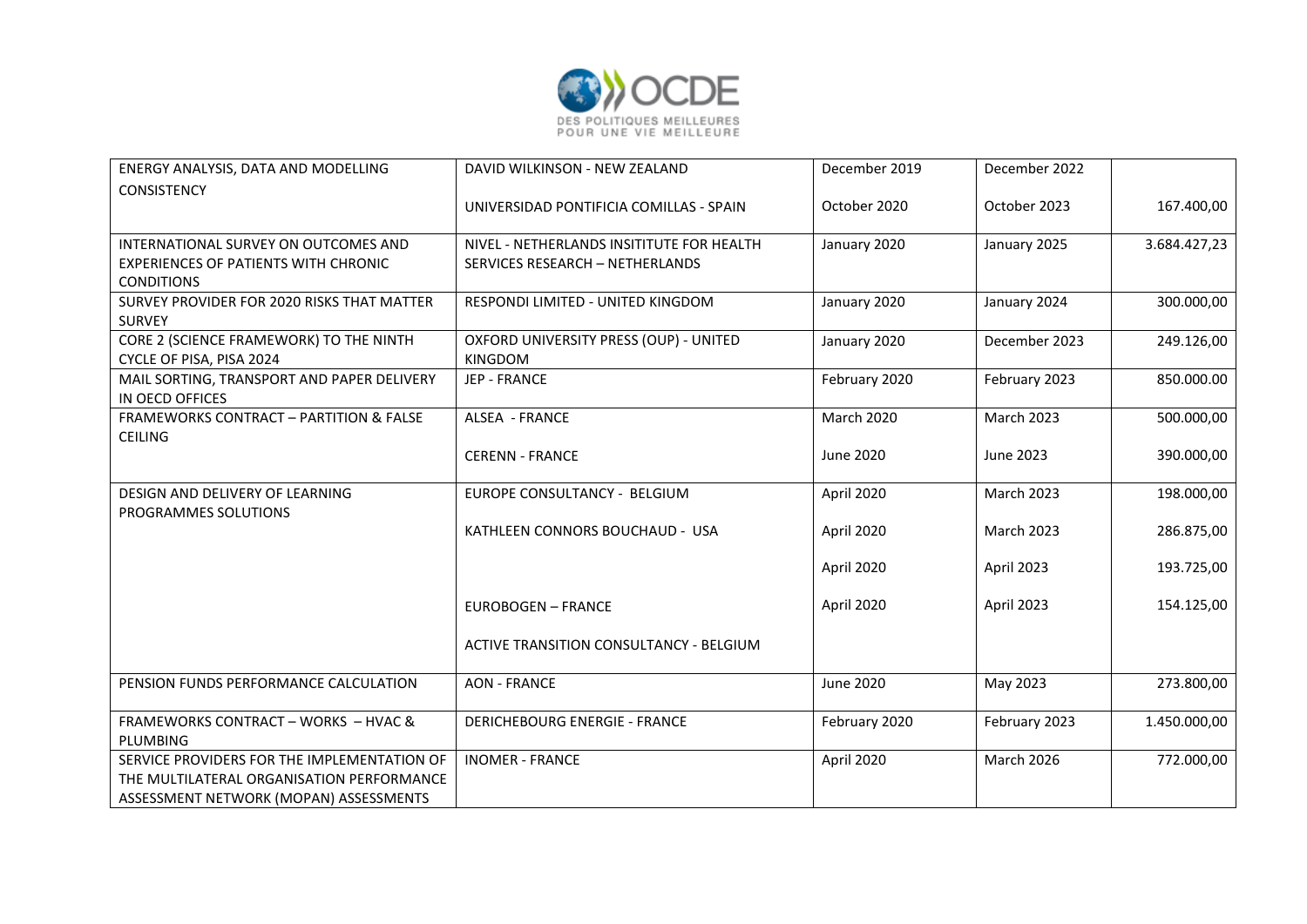

| AND ANALYTICAL STUDIES                                                                                                                         | NORDIC CONSULTING - DANEMARK                                      | April 2020       | April 2026       | 826.200,00   |
|------------------------------------------------------------------------------------------------------------------------------------------------|-------------------------------------------------------------------|------------------|------------------|--------------|
|                                                                                                                                                | IOD PARK - UNITED KINGDOM                                         | May 2020         | May 2026         | 4.000.000,00 |
|                                                                                                                                                | AGULHAS - UNITED KINGDOM                                          | May 2020         | May 2026         | 1.927.600,00 |
|                                                                                                                                                | UNIVERSALIA - CANADA                                              | April 2020       | April 2026       | 2.809.360,00 |
|                                                                                                                                                | <b>CENTENNIAL - USA</b>                                           | May 2020         | May 2026         | 2.660.156,00 |
|                                                                                                                                                | <b>ERNST AND YOUNG ADVISORY - FRANCE</b>                          | October 2020     | October 2026     | 2.802.950,00 |
| PRODUCTION OF ANNUAL TRANSPORT LICENCES                                                                                                        | IN CONTINU ET SERVICES SAS - FRANCE                               | <b>June 2020</b> | <b>June 2023</b> | 250.000,00   |
| IEA BUILDINGS AND COOLING                                                                                                                      | <b>EREDA - FRANCE</b>                                             | May 2020         | April 2024       | 420.000,00   |
| COOLING DATA AND ANALYSIS<br><b>BUILDINGS DATA AND ANALYSIS</b><br><b>ENERGY EFFICIENCY CAPACITY</b><br><b>BUILDING IMPLEMENTATION SUPPORT</b> | <b>BUILDINGS PERFORMANCE INSTITUTE (BPIE) -</b><br><b>BELGIUM</b> | <b>June 2020</b> | June 2024        | 451.656,00   |
| <b>COMMUNICATION AND OUTREACH</b>                                                                                                              | MITSIDI SERVICOS E PROJETOS LTDA - BRAZIL                         | September 2020   | September 2024   | 586.420,00   |
| TRAVAUX DE MAINTENANCE, RÉPARATION ET<br>REMPLACEMENT DES CLOISONS AMOVIBLES DU<br>CENTRE DE CONFÉRENCES DE LA MUETTE                          | <b>ALGAFLEX - FRANCE</b>                                          | <b>June 2020</b> | <b>June 2023</b> | 270.000,00   |
| FOR IN-DEPTH COUNTRY REVIEW MISSIONS                                                                                                           | <b>TERESA MALYSHEV- USA</b>                                       | <b>June 2020</b> | <b>June 2023</b> | 220.000,00   |
| SUBSCRIPTION FOR THE PROVISION OF SOCIAL<br>MEDIA RECRUITMENT SERVICES                                                                         | <b>LINKEDIN - IRELAND</b>                                         | June 2020        | June 2023        | 247.322,00   |
| OFFICE SUPPLIES, BOTTLES AND CUP                                                                                                               | LYRECO - FRANCE                                                   | <b>June 2020</b> | May 2023         | 420.000,00   |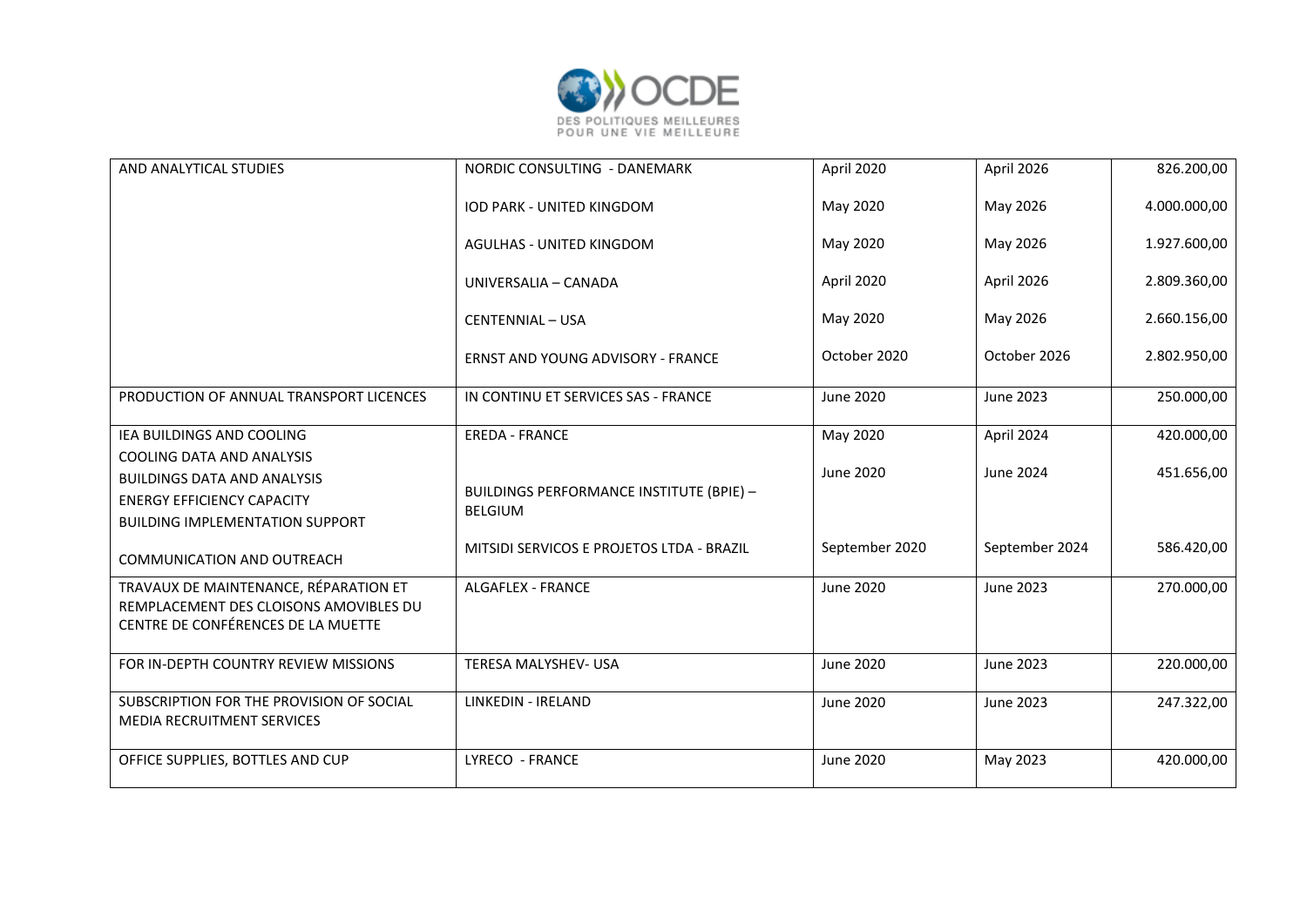

| NEW COMMERCIAL LEASE AGREEMENT WITH SCI<br>FEDERIMMO IN THE CARRÉ SUFFREN BUILDING,<br>LOCATED AT 31-35 RUE DE LA FÉDÉRATION, 75015<br><b>PARIS</b>                                                                                    | <b>COVIVIO FEDEROMO - FRANCE</b>                                                                                        | June 2020        | May 2029         | 7.500.000,00 |
|----------------------------------------------------------------------------------------------------------------------------------------------------------------------------------------------------------------------------------------|-------------------------------------------------------------------------------------------------------------------------|------------------|------------------|--------------|
| ASSESSMENT CENTRE SERVICES AND COACHING<br><b>SERVICE</b>                                                                                                                                                                              | PRICEWATERHOUSECOOPERS ENTERPRISE ADVISORY<br>$-$ BELGIUM                                                               | <b>July 2020</b> | <b>July 2023</b> | 600.000,00   |
|                                                                                                                                                                                                                                        | <b>MORGAN PHILIPS HUDSON - FRANCE</b>                                                                                   | August 2020      | August 2023      | 600.000,00   |
|                                                                                                                                                                                                                                        | <b>CUBIKS FRANCE SAS - FRANCE</b>                                                                                       | November 2020    | November 2023    | 600.000,00   |
|                                                                                                                                                                                                                                        | PEOPLE SMART - FRANCE                                                                                                   | September 2020   | September 2023   | 600.000,00   |
| <b>EXTERNAL CONSULTANT FOR THE</b><br><b>IMPLEMENTATION OF THE OECD ANTI-</b><br><b>CORRUPTION ISTANBUL ACTION PLAN</b><br><b>MONITORING</b>                                                                                           | <b>DMYTRO KOLTYAR - UKRAINE</b>                                                                                         | <b>July 2020</b> | <b>July 2025</b> | 408.000,00   |
| OUTSOURCING OF THE STORAGE, MANAGEMENT<br>AND SUPPORT OF OECD ARCHIVES NEEDS                                                                                                                                                           | PRO ARCHIVES SYSTEMES - FRANCE                                                                                          | August 2020      | August 2026      | 600.000,00   |
|                                                                                                                                                                                                                                        | <b>XELIANS DIGITAL - FRANCE</b>                                                                                         | December 2021    | December 2027    | 1.000.000,00 |
| PERFORMANCE OF SERVICES RELATING TO THE<br>OECD'S US TAX REIMBURSEMENT PROGRAM                                                                                                                                                         | HILLIARD GMBH, DBA USTAXCLAIMS.COM -<br><b>AUTRICHE</b>                                                                 | December 2020    | November 2024    | 200.000,00   |
| SERVICES FOR THE QSARTOOLBOX - SUPPORT THE<br>OECD QSAR PROJECT BY DEVELOPING AND<br>INTEGRATING TOOLS INTO THE QSAR TOOLBOX AS<br>WELL AS THE DEVELOPMENT OF SUPPORTING<br>TRAINING MATERIAL FOR THE USE OF THE<br><b>QSARTOOLBOX</b> | PROF. DR. ASSEN ZLATAROV UNIVERSITY ACTING ON<br>BEHALF OF THE LABORATORY OF MATHEMATICAL<br>CHEMISTRY (LMC) - BULGARIA | August 2020      | August 2025      | 450.000,00   |
| OECD PUBLISHING SALES REPRESENTATIVE                                                                                                                                                                                                   | KELVIN POH TZE-MING - SINGAPORE                                                                                         | <b>July 2020</b> | <b>July 2023</b> | 400.000,00   |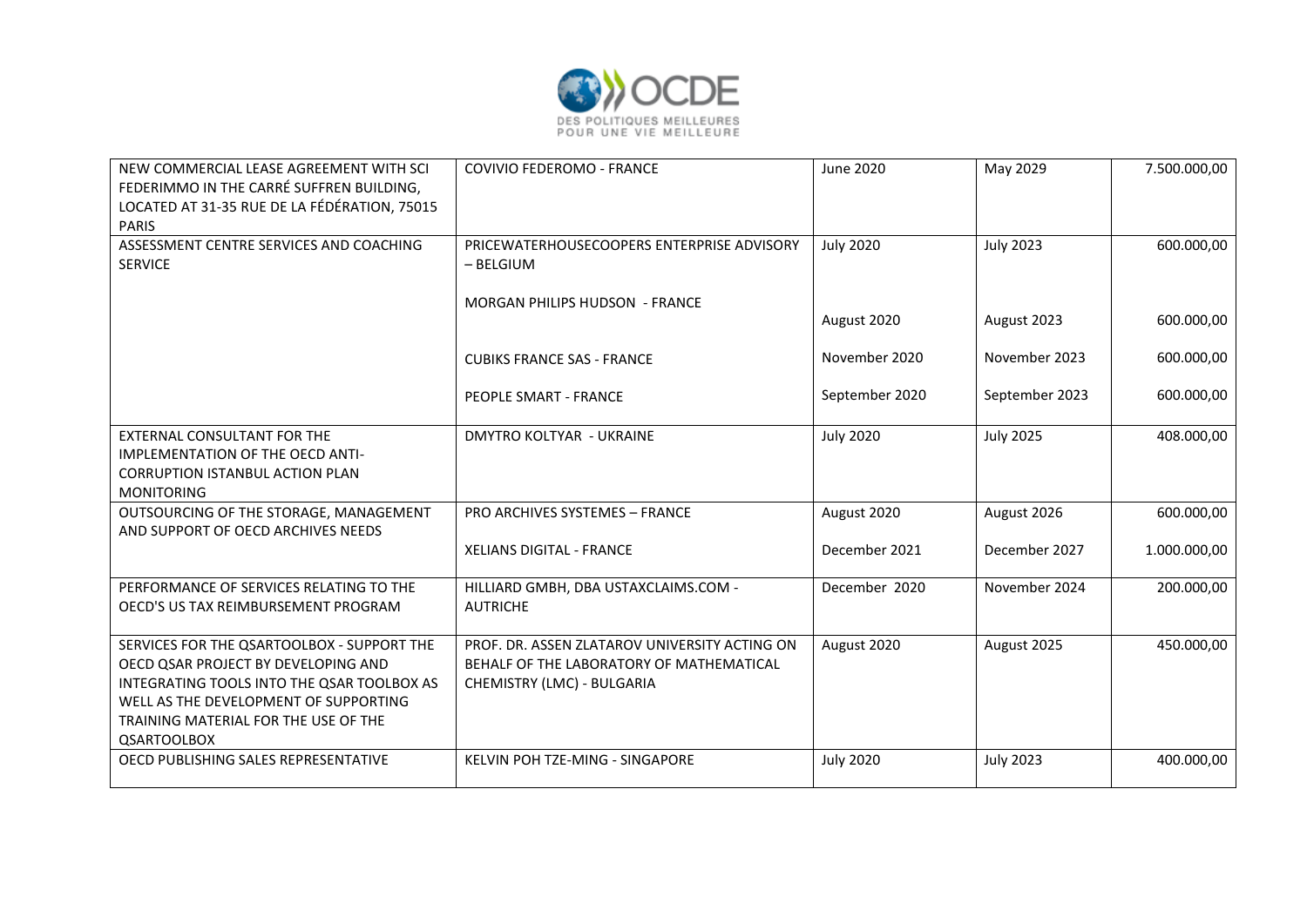

| <b>AUDIOVISUAL SERVICES</b>                                                           | VLS - FRANCE                                              | September 2020   | September 2023   | 600.000,00   |
|---------------------------------------------------------------------------------------|-----------------------------------------------------------|------------------|------------------|--------------|
|                                                                                       | <b>MATCH EVENT - FRANCE</b>                               | September 2020   | September 2023   | 600.000,00   |
|                                                                                       | <b>DIGITAL VISION - FRANCE</b>                            | October 2020     | October 2023     | 1.200.000,00 |
|                                                                                       | <b>VIDELIO EVENTS - FRANCE</b>                            | October 2020     | October 2023     | 1.935.000,00 |
| OECD GLOBAL TEACHING                                                                  | KALTURA - USA                                             | September 2020   | September 2025   | 600.000,00   |
| <b>GLOBAL EXECUTIVE SEARCH</b>                                                        | SRI EXECUTIVE SEARCH- IRELAND                             | September 2020   | September 2023   | 720.000,00   |
|                                                                                       | <b>MERCURI URVAL GROUP - SWEDEN</b>                       | October 2020     | October 2023     | 720.000,00   |
|                                                                                       | IRG ADVISORS LLP - UNITED KINGDOM                         | November 2020    | November 2023    | 720.000,00   |
|                                                                                       | KORN FERRY (DE) GMBH - DEUTSCHLAND                        | March 2021       | March 2024       | 720.000,00   |
| <b>BUILDING MANAGEMENT</b>                                                            | NEXITY CONTRACTANT GENERAL - FRANCE                       | February 2020    | February 2023    | 400.000,00   |
| PROFESSIONAL SERVICES AND TOOLS IN SUPPORT<br>OF MONITORING THE IMPACT AND EVALUATION | 55 SAS - FRANCE                                           | October 2020     | October 2024     | 300.000,00   |
| OF THE ORGANISATION'S WORK                                                            | M&C SAATCHI WORLD SERVICES LLP - UNITED<br><b>KINGDOM</b> | January 2021     | January 2025     | 250.000,00   |
|                                                                                       |                                                           | <b>July 2021</b> | <b>July 2025</b> | 200.000,00   |
|                                                                                       | <b>CISION - FRANCE</b>                                    | September 2021   | September 2025   | 300.000,00   |
|                                                                                       | TALKWALKER S.À.R.L - GRAND DUCHÉ DU<br>LUXEMBOURG         |                  |                  |              |
|                                                                                       | <b>KLEAR - ISRAEL</b>                                     | December 2021    | December 2025    | 200.000,00   |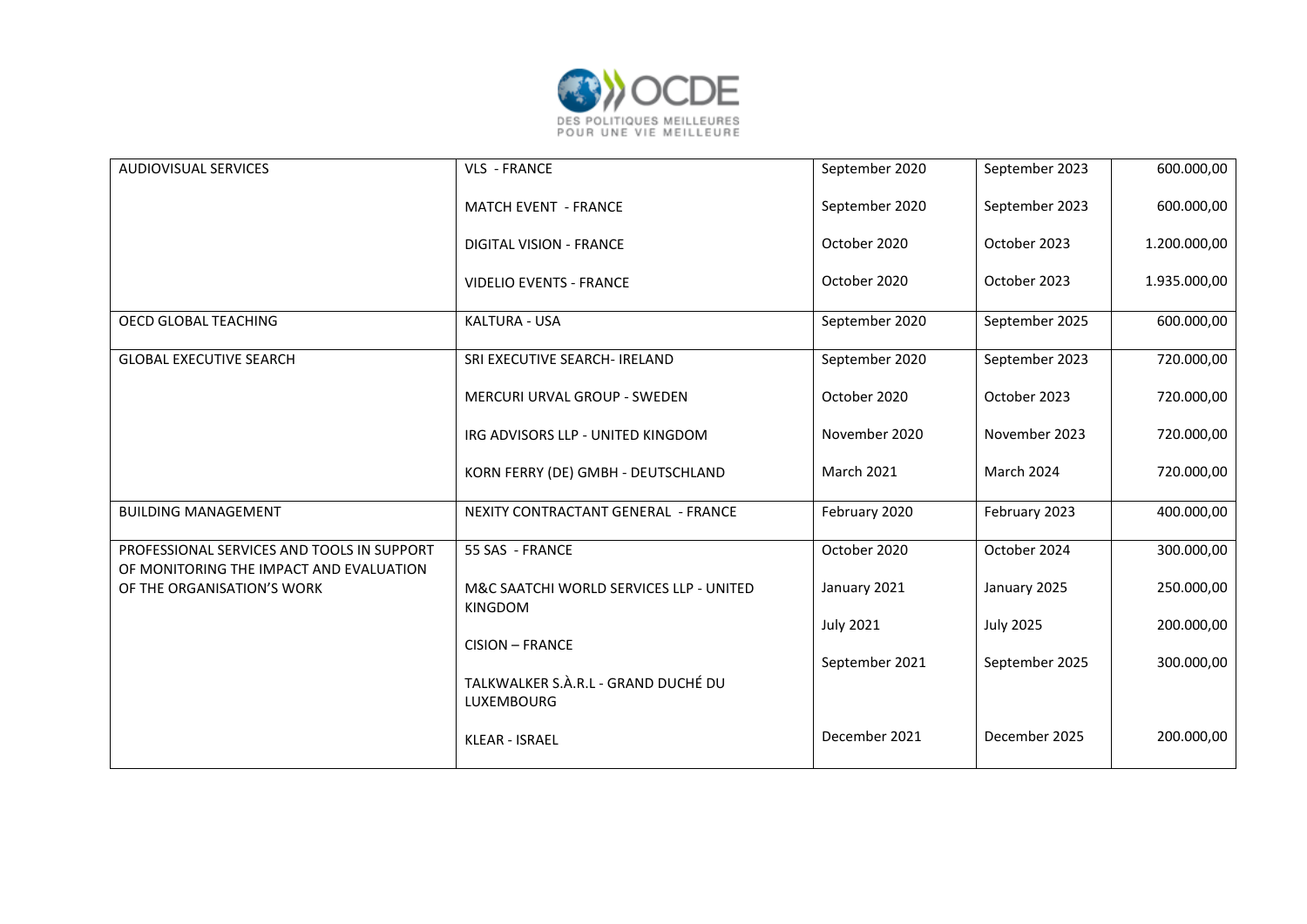

| IMPLEMENTATION OF SURVEYS OF WILLINGNESS-<br>TO-PAY TO AVOID NEGATIVE CHEMICALS-RELATED<br>HEALTH EFFECTS (SWACHE) | IPSOS N.V. - BELGIUM                                              | November 2020    | November 2024    | 300.000,00   |
|--------------------------------------------------------------------------------------------------------------------|-------------------------------------------------------------------|------------------|------------------|--------------|
| CONSULTANCY SERVICES TO SUPPORT THE OECD<br><b>EXECUTIVE DIRECTORATE</b>                                           | <b>ORESYS - FRANCE</b>                                            | November 2020    | November 2024    | 800.000,00   |
|                                                                                                                    | INDRA SOLUCIONES TECNOLOGÍAS DE LA<br>INFORMACIÓN, S.L.U. - SPAIN | November 2020    | November 2024    | 800.000,00   |
|                                                                                                                    | <b>BUYINGPEERS - FRANCE</b>                                       | November 2020    | November 2024    | 500.000,00   |
|                                                                                                                    | <b>KLB GROUP - FRANCE</b>                                         | December 2020    | December 2024    | 500.000,00   |
|                                                                                                                    | <b>DELOITTE CONSULTING LLP - FRANCE</b>                           | January 2021     | January 2025     | 1.900.000,00 |
|                                                                                                                    |                                                                   | January 2021     | January 2025     | 500.000,00   |
|                                                                                                                    | <b>INNOHA - FRANCE</b>                                            | April 2021       | April 2025       | 1.100.000,00 |
|                                                                                                                    | <b>ACCENTURE - FRANCE</b>                                         | May 2021         | May 2025         | 800.000,00   |
|                                                                                                                    | <b>GRANT THORNTON CONSEIL - FRANCE</b>                            | <b>July 2021</b> | <b>July 2025</b> | 1.100.000,00 |
|                                                                                                                    | EY ADVISORY - FRANCE                                              | <b>July 2021</b> | <b>July 2025</b> | 200.000,00   |
|                                                                                                                    | KPMG S.A. - FRANCE                                                |                  |                  |              |
| RENEWABLE ENERGY INTEGRATION ANALYSIS                                                                              | ENERGY EXEMPLAR LIMITED - UNITED KINGDOM                          | November 2020    | November 2025    | 366.330,00   |
| REHABILITATION OF THE COVER OF FRANQUEVILLE<br><b>BUILDING - (ZINC AND SOLAR PANELS)</b>                           | <b>TRAMBLAY COUVERTURE - FRANCE</b>                               | December 2020    | December 2022    | 353.121,00   |
|                                                                                                                    | <b>ANTOINE ECHAFAUDAGES - FRANCE</b>                              | December 2020    | December 2022    | 215.345,00   |
|                                                                                                                    | <b>CLIMASPHERE - FRANCE</b>                                       | December 2020    | December 2022    | 370.857,00   |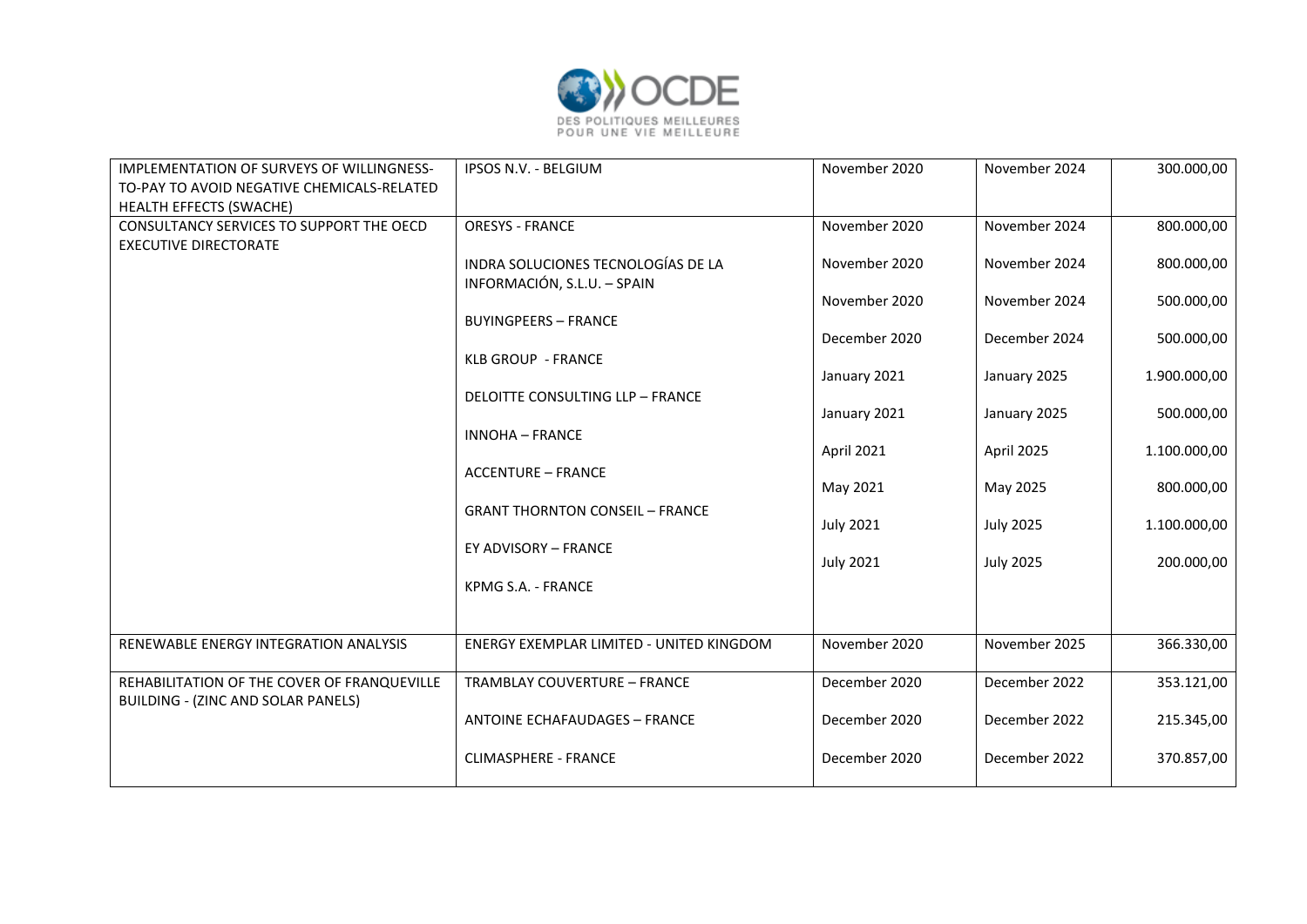

| DESIGN AND DELIVERY OF LEARNING<br>PROGRAMMES SOLUTION                                                                              | <b>COURSERA - USA</b>                                       | December 2020    | December 2023  | 190.000,00   |
|-------------------------------------------------------------------------------------------------------------------------------------|-------------------------------------------------------------|------------------|----------------|--------------|
| <b>WORKS: RENEWAL OF 2 TUNNELS</b><br><b>WATERPROOFING</b>                                                                          | <b>AMT - FRANCE</b>                                         | January 2021     | January 2023   | 385.000,00   |
| FRAMEWORK CONTRACT: WOODWORK AND<br>LAYOUT                                                                                          | <b>MENUISERIE G.DUBOIS - FRANCE</b>                         | January 2021     | January 2026   | 2.345.000,00 |
|                                                                                                                                     | <b>SEDIB-FRANCE</b>                                         | January 2021     | January 2026   | 2.345.000,00 |
|                                                                                                                                     | <b>PRODESIGN - FRANCE</b>                                   | January 2021     | January 2026   | 2.345.000,00 |
| <b>FRAMEWORK CONTRACT: METALWORK -</b><br>LOCKSMITHING - ALUMINUM JOINERY - SPECIAL                                                 | S3M-FRANCE                                                  | January 2021     | January 2026   | 1.250.000,00 |
| <b>GLAZING</b>                                                                                                                      | LA FERMETURE MODERNE - FRANCE                               | January 2021     | January 2026   | 1.250.000,00 |
|                                                                                                                                     | ATELIER FRANCILIEN MIROITERIE METALLERIE -<br><b>FRANCE</b> | January 2021     | January 2026   | 1.250.000,00 |
| CHILDCARE FACILITIES IN PARIS AREA                                                                                                  | <b>EVA NCIA SAS - FRANCE</b>                                | August 2021      | August 2023    | 915.000,00   |
| CONTRACTOR FOR PROVIDING SUPPORT FOR THE<br>FACILITATION OF INTERNATIONAL TEACHER<br><b>FORUMS</b>                                  | EDUCARE CO-OPERATIVE LIMITED - SINGAPORE                    | January 2025     | January 2025   | 374.000,00   |
| ADMINISTRATIVE ASSISTANT TO THE OECD<br>MOSCOW OFFICE                                                                               | NATALIA VISHNEVSKAYA - RUSSIE                               | January 2021     | December 2024  | 161.904,00   |
| HEAD THE OECD MOSCOW OFFICE                                                                                                         | SERGEI PONOMAREV - RUSSIE                                   | January 2021     | December 2024  | 256.512,00   |
| PROVIDING SUPPORT FOR THE FACILITATION OF<br>THE INTERNATIONAL TEACHER FORUM                                                        | TEACH FOR ALL - USA                                         | February 2021    | February 2025  | 427.456,00   |
| PROVIDING SUPPORT FOR THE ASSESSMENT OF<br>THE ROLE OF GREEN BONDS IN THE COUNTRIES OF<br>EASTERN EUROPE, CAUCASUS AND CENTRAL ASIA | <b>GFA CONSULTING GROUP - GERMANY</b>                       | <b>Mars 2021</b> | September 2023 | 298.200,00   |
| <b>SUPPLY OF HARDWARE</b>                                                                                                           | <b>FOUSSIER - FRANCE</b>                                    | March 2021       | March 2025     | 168.000,00   |
|                                                                                                                                     | <b>LEGALLAIS - FRANCE</b>                                   |                  |                |              |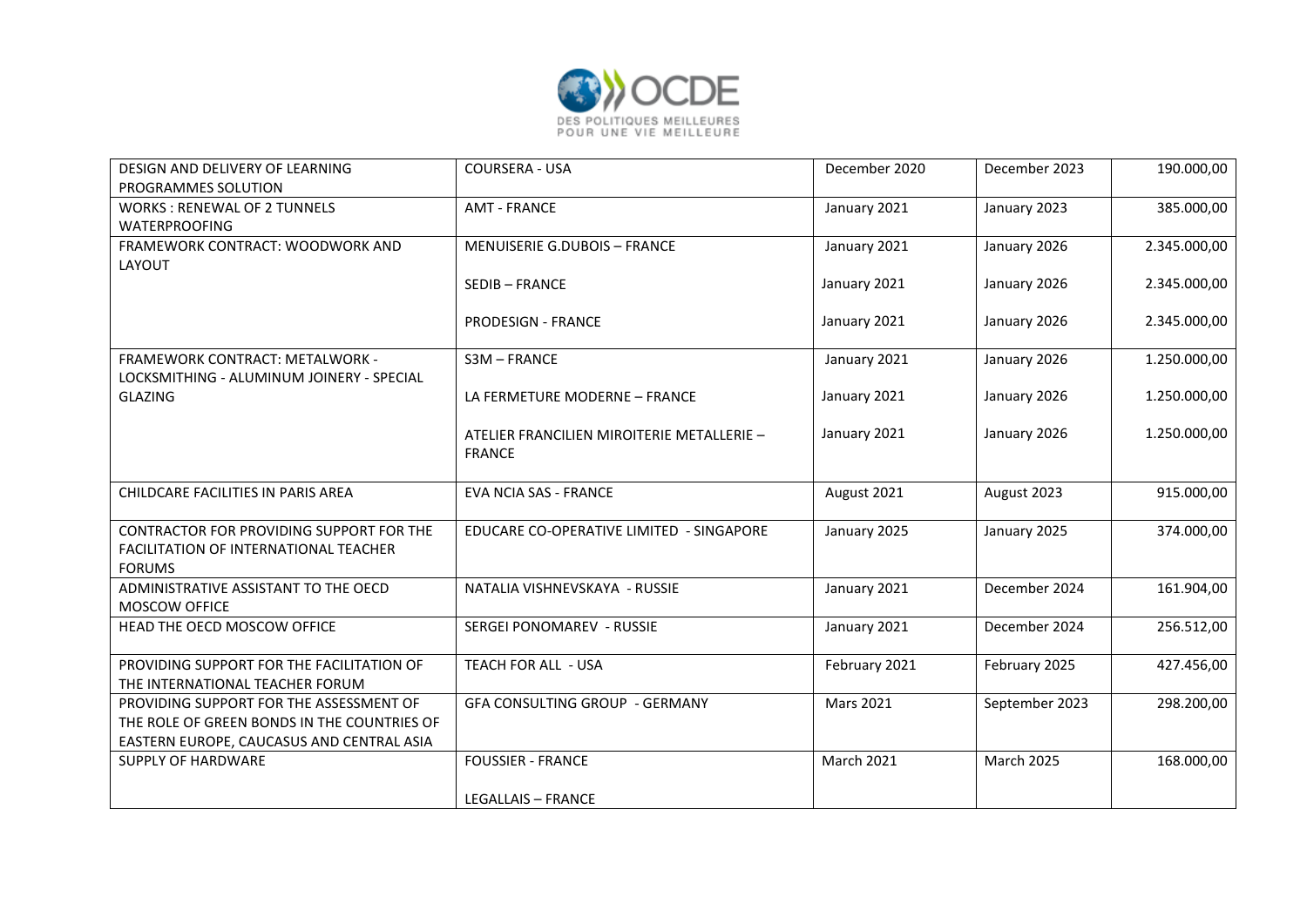

|                                                                                  |                                          | April 2021       | April 2025        | 192.000,00   |
|----------------------------------------------------------------------------------|------------------------------------------|------------------|-------------------|--------------|
| MAINTENANCE OF GARDEN AREAS                                                      | SAS TERIDEAL-MABILLON - FRANCE           | March 2021       | <b>March 2025</b> | 520.560,00   |
| CONSULTANCY SERVICES TO SUPPORT CLEAN<br><b>ENERGY TRANSITIONS</b>               | ANA LEPURE - MEXIQUE                     | April 2021       | April 2025        | 220.000,00   |
|                                                                                  | SIDDHARTH SINGH - INDIA                  | April 2021       | April 2025        | 225.000,00   |
|                                                                                  | EVI WAHYUNINGSIH - INDONESIA             | May 2021         | May 2025          | 160.000,00   |
|                                                                                  | PEGGY HARIWAN - INDONESIA                | June 2021        | May 2025          | 160.000,00   |
| STRUCTURAL WORK AND MASONRY                                                      | <b>PARIS OUEST CONSTRUCTION - FRANCE</b> | April 2021       | April 2026        | 2.750.000,00 |
|                                                                                  | <b>AMT - FRANCE</b>                      | April 2021       | April 2026        | 2.750.000,00 |
| <b>OFFICE FURNITURE</b>                                                          | KINNARPS - FRANCE                        | April 2021       | April 2025        | 900.000,00   |
|                                                                                  | <b>HAWORTH - FRANCE</b>                  | April 2021       | April 2025        | 524.000,00   |
|                                                                                  | <b>MODA - FRANCE</b>                     | April 2021       | April 2025        | 1.380.000,00 |
| MAINTENANCE AND CONSULTING SERVICES OF THE<br>PROGNOZ SOLUTION                   | <b>SMART ANALYTICS - USA</b>             | April 2021       | April 2024        | 205.000,00   |
| PISA 2024 CORE 4 - INNOVATIVE DOMAIN:<br>LEARNING IN THE DIGITAL WORLD           | <b>ACER - AUSTRALIA</b>                  | April 2021       | April 2027        | 875.892,58   |
| ITF SUMMITS CONFERENCE VENUE                                                     | THE LEIPZIGER MESSE GMBH - GERMANY       | April 2021       | April 2022        | 330.000,00   |
| FRAMEWORK CONTRACT FOR OFFICE FURNITURE                                          | SILVERA - FRANCE                         | May 2021         | May 2025          | 856.000,00   |
| COURSE LEADERS FOR THE OECD INTERNATIONAL<br>ACADEMY FOR TAX CRIME INVESTIGATION | JEFFREY TODD COOPER - USA                | May 2021         | May 2025          | 420.000,00   |
|                                                                                  | JUERGEN LESKE - CANADA                   | <b>July 2021</b> | June 2025         | 400.000,00   |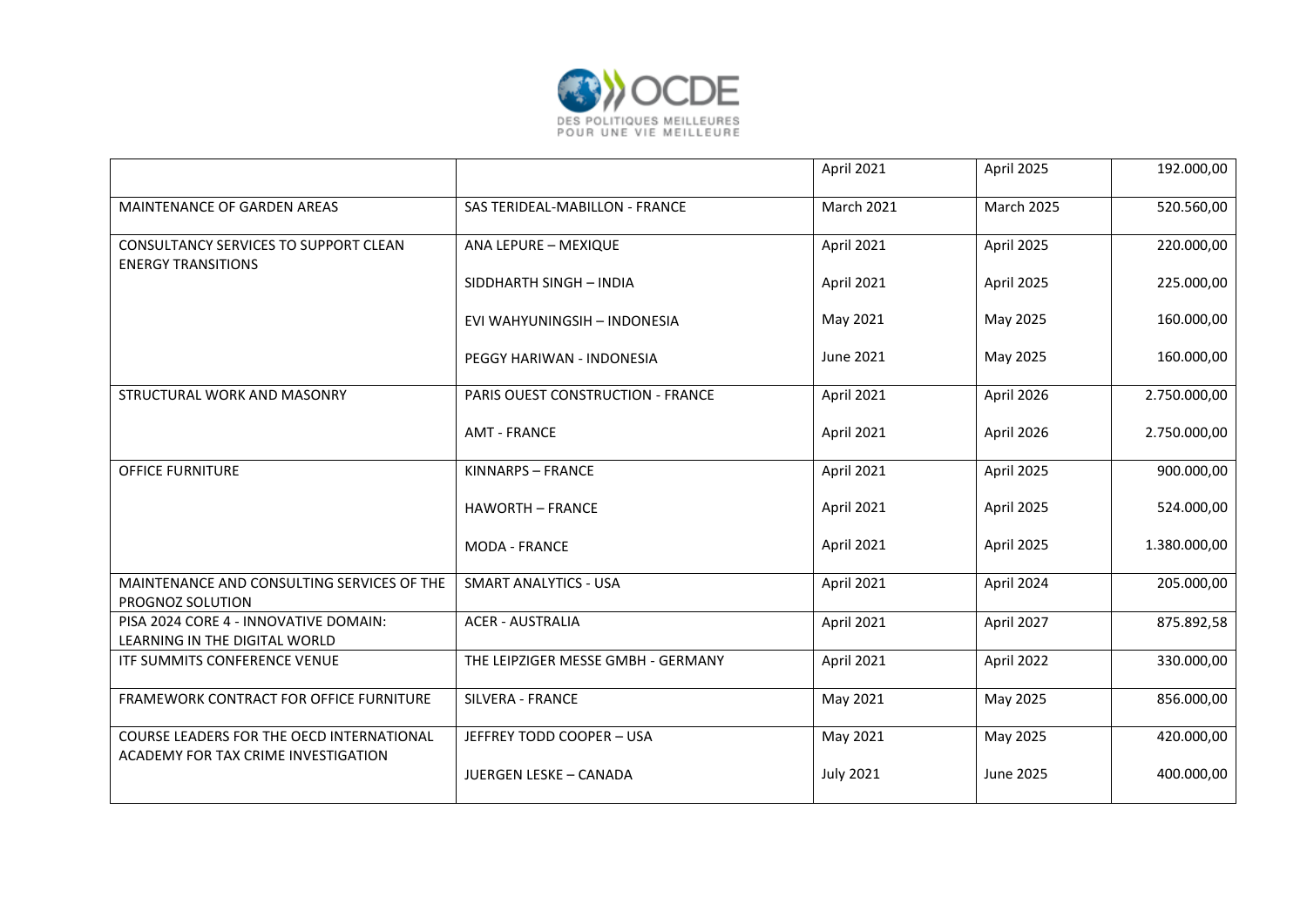

|                                                                                                                                      | RALF OBERLE - GERMANY                      | May 2021                     | May 2025                       | 200.000,00                     |
|--------------------------------------------------------------------------------------------------------------------------------------|--------------------------------------------|------------------------------|--------------------------------|--------------------------------|
|                                                                                                                                      | BRENDON NORMAN-ROSS - UNITED KINGDOM       | May 2021                     | May 2025                       | 220.000,00                     |
|                                                                                                                                      | CATAMOUNT HUNTSMAN - USA                   | May 2021                     | May 2025                       | 400.000,00                     |
|                                                                                                                                      | DAVID COWIE - UNITED KINGDOM               | <b>July 2021</b>             | June 2025                      | 500.000,00                     |
| MEDICAL COVERAGE: OECD MEDICAL AND SOCIAL<br>SYSTEM (OMESYS)<br>LOT 1: INSURANCE OF MEDICAL AND SOCIAL<br><b>BENEFITS</b>            | <b>MALAKOFF-HUMANIS - FRANCE</b>           | January 2021<br>January 2021 | December 2025<br>December 2025 | 146.180.685,00<br>7.129.020,00 |
| LOT 2: ADMINISTRATIVE MANAGEMENT OF HEALTH<br><b>CARE REIMBURSEMENTS</b>                                                             | <b>HENNER - FRANCE</b>                     |                              |                                |                                |
| <b>TECHNICALS CONTROLS</b>                                                                                                           | SOCOTEC - FRANCE                           | May 2021                     | May 2025                       | 310.000,00                     |
|                                                                                                                                      | <b>VERITAS EXPLOITATION - FRANCE</b>       | May 2021                     | May 2025                       | 182.000,00                     |
|                                                                                                                                      | <b>APAVE - FRANCE</b>                      | May 2021                     | May 2025                       | 595.000,00                     |
| IEA DIGITALISATION FOR ENERGY EFFICIENCY,                                                                                            | TRACTEBEL IMPACT BELGIUM S.A. - BELGIUM    | May 2021                     | May 2025                       | 632.904,00                     |
| DEMAND SIDE RESOURCES AND POWER SYSTEM<br><b>MODERNISATION</b>                                                                       | <b>GUIDEHOUSE - UNITED KINGDOM</b>         | December 2021                | December 2025                  | 770.900,00                     |
| INTELLECTUAL SERVICE CONTRACT RELATIVE TO A<br>STUDY ON CIRCULAR ECONOMY IN THE<br><b>CONSTRUCTION SECTOR IN THE SLOVAK REPUBLIC</b> | TRINOMICS B.V. - THE NETHERLANDS           | April 2021                   | March 2022                     | 24.875,00                      |
| FRAMEWORK CONTRACT FOR TECHNICAL<br><b>DEVELOPMENT WORKS</b>                                                                         | <b>BOUYGUES E&amp;S FM FRANCE - FRANCE</b> | May 2021                     | May 2026                       | 900.000,00                     |
|                                                                                                                                      | <b>STAPP - FRANCE</b>                      | September 2021               | September 2026                 | 900.000,00                     |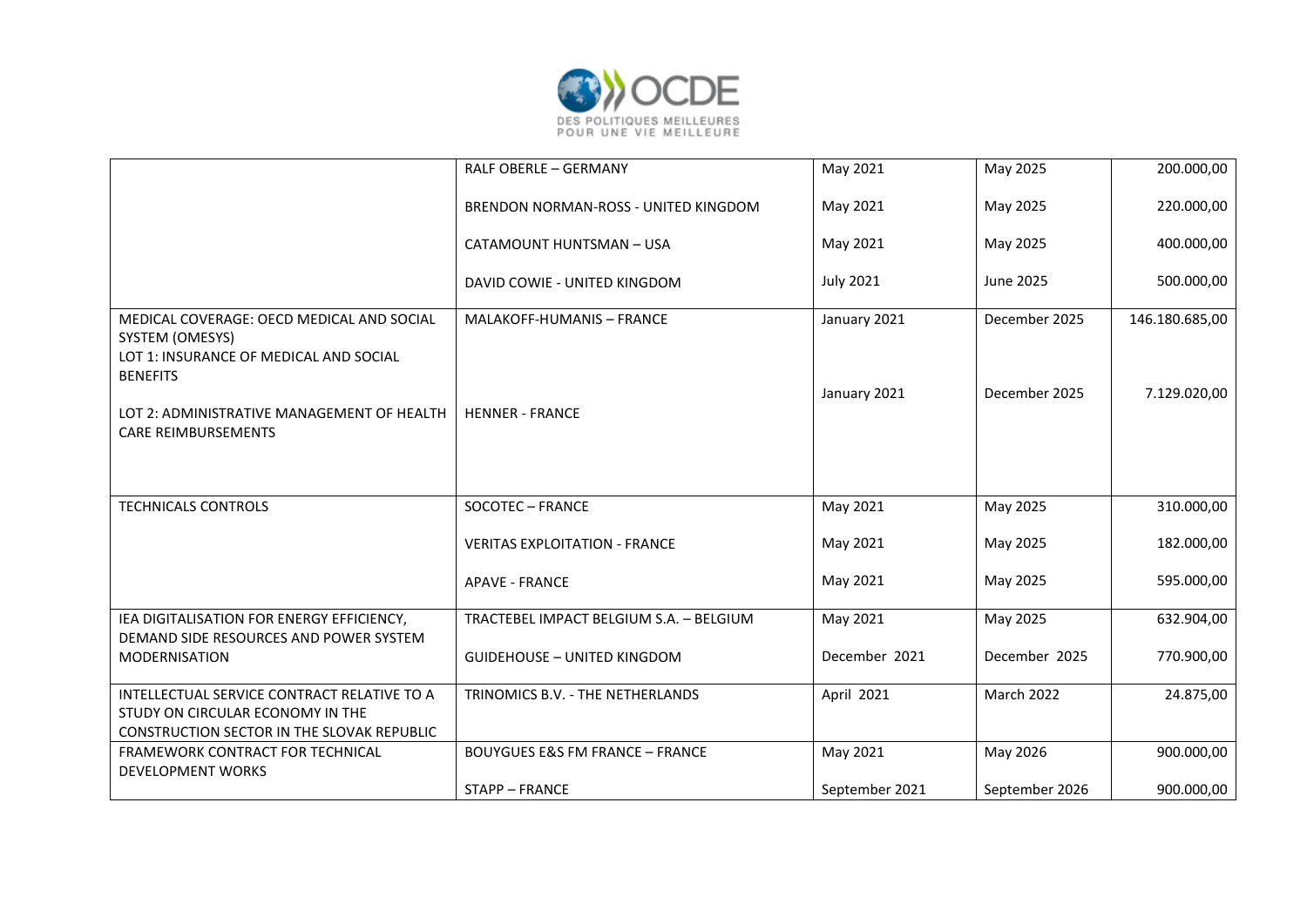

| CONTRACT FOR INTELLECTUAL SERVICES RELATIVE                                               | SOPRA STERIA ESPAÑA S.A - SPAIN              | June 2021        | April 2022       | 59.850,00     |
|-------------------------------------------------------------------------------------------|----------------------------------------------|------------------|------------------|---------------|
| TO INFORMATION SYSTEMS FOR SOCIAL SERVICES                                                |                                              |                  |                  |               |
| AT THE REGIONAL AND NATIONAL LEVEL IN SPAIN<br>AND FOR AN IMPROVED SYSTEM AT THE NATIONAL |                                              |                  |                  |               |
| <b>LEVEL</b>                                                                              |                                              |                  |                  |               |
| FOURTH CYCLE OF THE OECD TEACHING AND                                                     | STICHTING IEA SECRETAARIAT NEDERLAND (IEA) - | June 2021        | May 2026         | 15.535.348,00 |
| LEARNING INTERNATIONAL SURVEY (TALIS 2024)                                                | THE NETHERLANDS                              |                  |                  |               |
| MAINTENANCE OF FIRE SAFETY SYSTEMS                                                        | <b>SIEMENS - FRANCE</b>                      | <b>June 2021</b> | <b>June 2026</b> | 600.000,00    |
| <b>EVENTS</b>                                                                             | <b>TEAMWORK - FRANCE</b>                     | June 2021        | <b>June 2022</b> | 710.000,00    |
|                                                                                           |                                              |                  |                  |               |
|                                                                                           | <b>DELEAGE EXPANSION - FRANCE</b>            | June 2021        | June 2022        | 200.000,00    |
| LEGAL SERVICES: PRE-CONTENTIOUS AND                                                       | SGIDE LOYRETTE NOUEL A.A.R.P.I - FRANCE      | June 2021        | June 2025        | 450.000,00    |
| <b>CONTENTIOUS MATTERS AND DISPUTES (LOT 1)</b>                                           |                                              |                  |                  |               |
| AND INTELLECTUAL PROPERTY MATTERS (LOT 2)                                                 |                                              |                  |                  |               |
| <b>CONTRACT FOR INTELLECTUAL SERVICES RELATIVE</b>                                        | GTI GOVERNMENT TRANSPARENCY INSTITUTE LTD.   | May 2021         | September 2021   | 18.000,00     |
| TO THE PROJECT "TACKLING GRANT FRAUD                                                      | (AKKI ÁTLÁTHATÓ KORMÁNYZÁS KUTATÓINTÉZET     |                  |                  |               |
| THROUGH CONTINUOUS SUPERVISION AND DATA-                                                  | <b>KFT) - HUNGARY</b>                        |                  |                  |               |
| DRIVEN RISK ASSESSMENTS" -<br>REFORM/IM2020/006 - SPAIN                                   |                                              |                  |                  |               |
|                                                                                           |                                              |                  |                  |               |
| CONTRACT FOR INTELLECTUAL SERVICES RELATIVE                                               | PUBLIC STRATEGY FOR SUSTAINABLE DEVELOPMENT  | June 2021        | October 2021     | 24.000,00     |
| TO THE PROJECT "BUILDING CIVIL SERVICE                                                    | (PS4SD) - BELGIUM                            |                  |                  |               |
| CAPACITY FOR SDG IMPLEMENTATION IN POLAND"                                                |                                              |                  |                  |               |
| <b>CONTRACT FOR INTELLECTUAL SERVICES RELATIVE</b>                                        | ARTUR WIECZOREK - POLAND                     | June 2021        | November 2021    | 17.100,00     |
| TO THE PROJECT "BUILDING CIVIL SERVICE                                                    |                                              |                  |                  |               |
| CAPACITY FOR SDG IMPLEMENTATION IN POLAND                                                 |                                              |                  |                  |               |
|                                                                                           |                                              |                  |                  |               |
| AIR POLLUTION AND EMISSIONS ANALYSIS AND                                                  | INTERNATIONAL INSTITUTE FOR APPLIED SYSTEMS  | June 2021        | <b>June 2025</b> | 550.000,00    |
| MODELLING:                                                                                | <b>ANALYSIS - AUSTRIA</b>                    |                  |                  |               |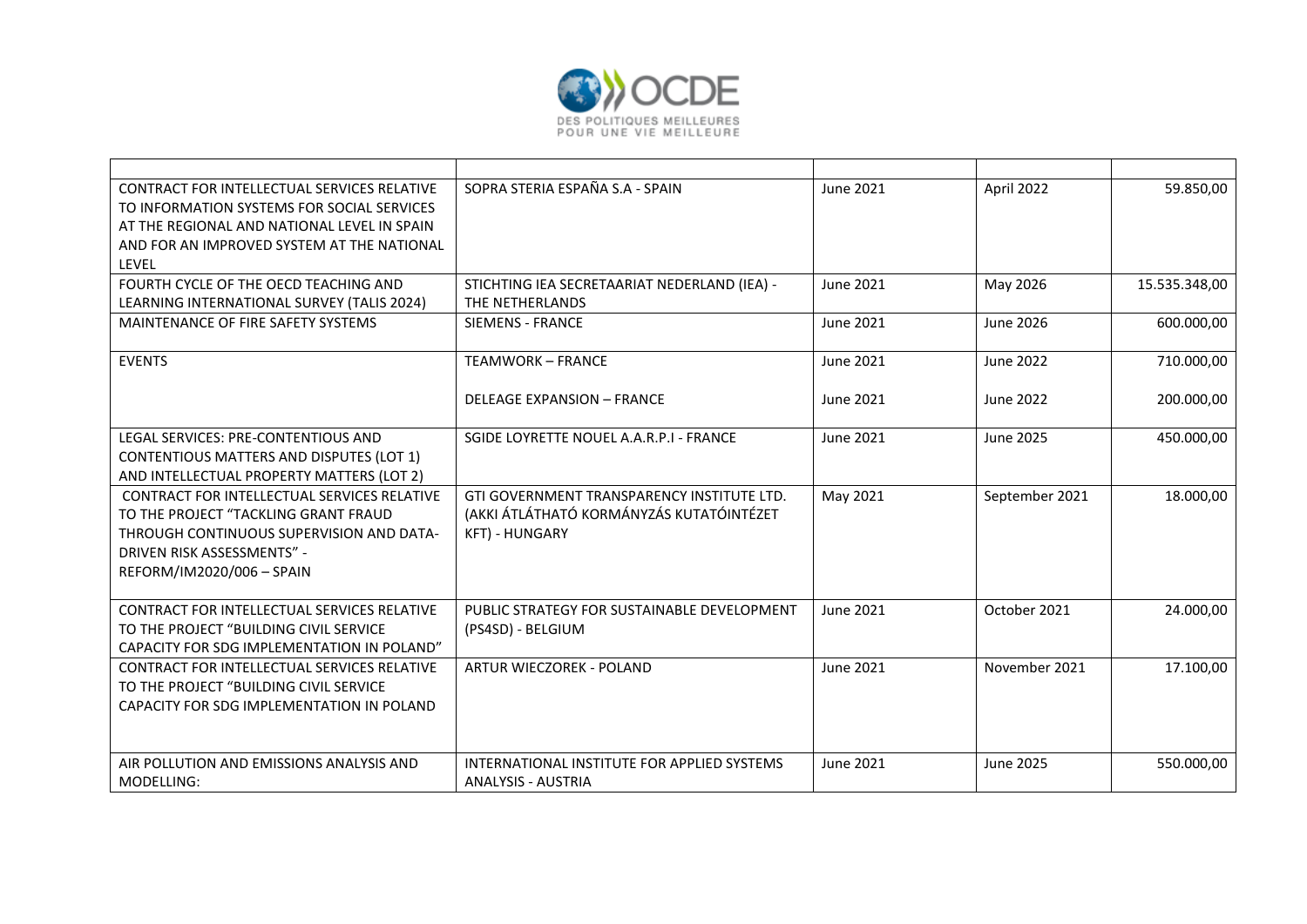

| LOT 1 - MODELLING AIR POLLUTION AND        |                                         |                  |                  |              |
|--------------------------------------------|-----------------------------------------|------------------|------------------|--------------|
| ASSOCIATED HEALTH IMPACTS BASED ON WORLD   |                                         |                  |                  |              |
| <b>ENERGY OUTLOOK (WEO) SCENARIOS</b>      |                                         |                  |                  |              |
|                                            |                                         |                  |                  |              |
| LOT 2 - MODELLING GHG EMISSIONS FROM AFOLU |                                         |                  |                  |              |
| <b>BASED ON WEO SCENARIOS</b>              |                                         |                  |                  |              |
| PAINTING AND FLEXIBLE FLOOR COVERING       | AP2R - France                           | <b>July 2021</b> | <b>July 2026</b> | 2.540.000,00 |
|                                            |                                         |                  |                  |              |
|                                            | SOFRAPEV - France                       | <b>July 2021</b> | <b>July 2026</b> | 2.540.000,00 |
|                                            |                                         |                  |                  |              |
|                                            | PEINTISOL - France                      | August 2021      | August 2026      | 2.540.000,00 |
|                                            |                                         |                  |                  |              |
|                                            |                                         |                  |                  |              |
| SOLUTIONS & SERVICES NUMÉRIQUES            |                                         | September 2021   | August 2026      |              |
|                                            |                                         |                  |                  |              |
|                                            | SISTEMI TERRITORIALI SRL - ITALE        |                  |                  | 200.000,00   |
|                                            | PIALORSI SISTEMI SR - ITALE             |                  |                  | 200.000,00   |
|                                            | <b>MASAO - FRANCE</b>                   |                  |                  | 412.500,00   |
|                                            | <b>CYBERNETICA AS - ESTONIE</b>         |                  |                  | 275.000,00   |
|                                            | <b>BUDDYWEB - FRANCE</b>                |                  |                  | 687.500,00   |
|                                            | BALIDEA CONSULTING & PROGRAMMING S.L. - |                  |                  |              |
|                                            | <b>ESPAGNE</b>                          |                  |                  | 200.000,00   |
|                                            | <b>ADALTAS - FRANCE</b>                 |                  |                  |              |
|                                            | <b>9ELEMENTS GMBH - ALLEMAGNE</b>       |                  |                  | 200.000,00   |
|                                            | <b>GOFORE PLC - FINLANDE</b>            |                  |                  | 385.500,00   |
|                                            | <b>JAILBREAK - FRANCE</b>               |                  |                  | 200.000,00   |
|                                            | SARIEL - FRANCE                         |                  |                  | 200.000,00   |
|                                            | <b>SFEIR-FRANCE</b>                     |                  |                  | 200.000,00   |
|                                            | PANLOGIC LIMITED - UNITED KINGDOM       |                  |                  | 200.000,00   |
|                                            | R4IO - ALLEMAGNE                        |                  |                  | 605.000,00   |
|                                            | <b>INFOCUBED - FRANCE</b>               |                  |                  | 357.500,00   |
|                                            | <b>GININI - FRANCE</b>                  |                  |                  | 6.523.000,00 |
|                                            | <b>DOCAPOSTE SAS - FRANCE</b>           |                  |                  | 1.100.000,00 |
|                                            | <b>FIDESIOS SAS - FRANCE</b>            |                  |                  | 1.100.000,00 |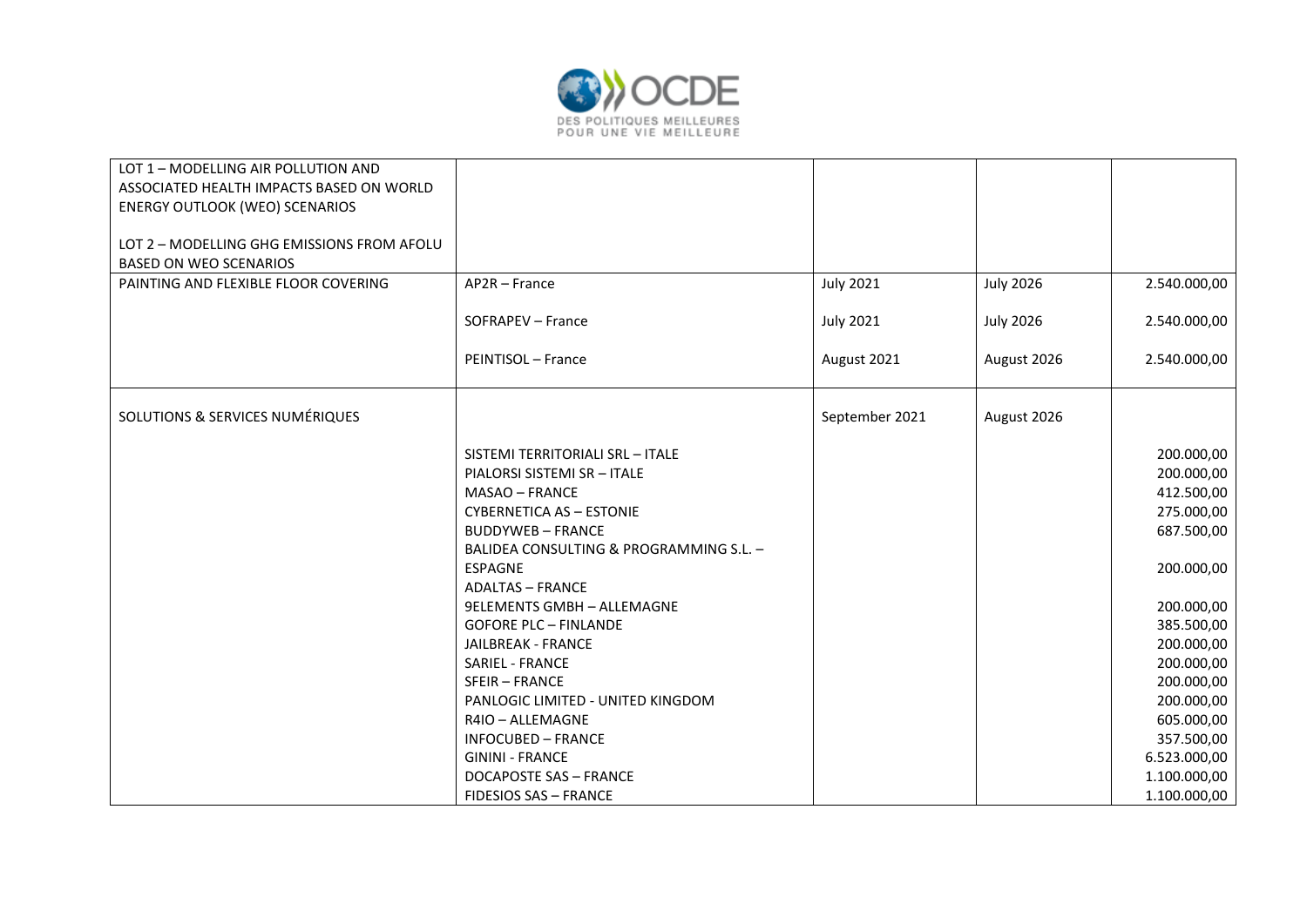

| INDRA SOLUCIONES TECNOLOGIAS DE LA       | 1.237.500,00 |
|------------------------------------------|--------------|
| <b>INFORMACION SLU - SPAIN</b>           | 1.485.000,00 |
| <b>PI SERVICES - FRANCE</b>              |              |
| <b>RED PELICANS - FRANCE</b>             | 1.100.000,00 |
| SADA INTELLIGENCE LTD - ISRAEL           | 3.140.500,00 |
| DATASCIENTEST - FRANCE                   | 275.000,00   |
| <b>AGILIS SA - GREECE</b>                | 275.000,00   |
| WEAREDOTS, SIA - LETTONIE                | 200.000,00   |
| DATAMETRIC - FRANCE                      | 200.000,00   |
| <b>WAVESTONE - FRANCE</b>                | 302.500,00   |
| METADATA TECHNOLOGY LTD - UNITED KINGDOM | 467.500,00   |
| INTRASOFT INTERNATIONAL SA - LUXEMBOURG  | 275.000,00   |
| KNEXUS RESEARCH CORP - USA               | 200.000,00   |
| E-ZEST SOLUTIONS LTD. - UNITED KINGDOM   | 200.000,00   |
| <b>EKKIDEN TECHNOLOGIES - FRANCE</b>     | 200.000,00   |
| <b>EMPREINTE MULTIMEDIA SAS</b>          | 715.000,00   |
| <b>KEEPEEK - FRANCE</b>                  | 1.155.000,00 |
| <b>ARTIK CONSULTING - FRANCE</b>         | 550.000,00   |
| <b>APPSILON - POLAND</b>                 | 200.000,00   |
| AMPLEXOR - FRANCE                        | 200.000,00   |
| SONDAGESPRO - FRANCE                     | 247.500,00   |
| <b>INTRINSEC SECURITY - FRANCE</b>       | 200.000,00   |
| AKTSIASELTS HELMES - ESTONIE             | 825.000,00   |
| <b>4D CONCEPTS - FRANCE</b>              | 9.416.000,00 |
| UNISYS - BELGIUM                         | 275.000,00   |
| HARMONIE TECHNOLOGY - FRANCE             | 467.500,00   |
| <b>CENSIO - FRANCE</b>                   | 440.000,00   |
| NIJI SA - FRANCE                         | 1.320.00,00  |
| <b>NEOS-FRANCE</b>                       | 200.000,00   |
| KLEE GROUP SA - FRANCE                   | 467.500,00   |
| <b>EPRESSPACK - FRANCE</b>               | 200.000,00   |
| AREA17 - FRANCE                          | 330.000,00   |
| DATAMATICS - FRANCE                      | 1.402.500,00 |
| MIRAI SOLUTIONS GMBH - SWITZERLAND       | 200.000,00   |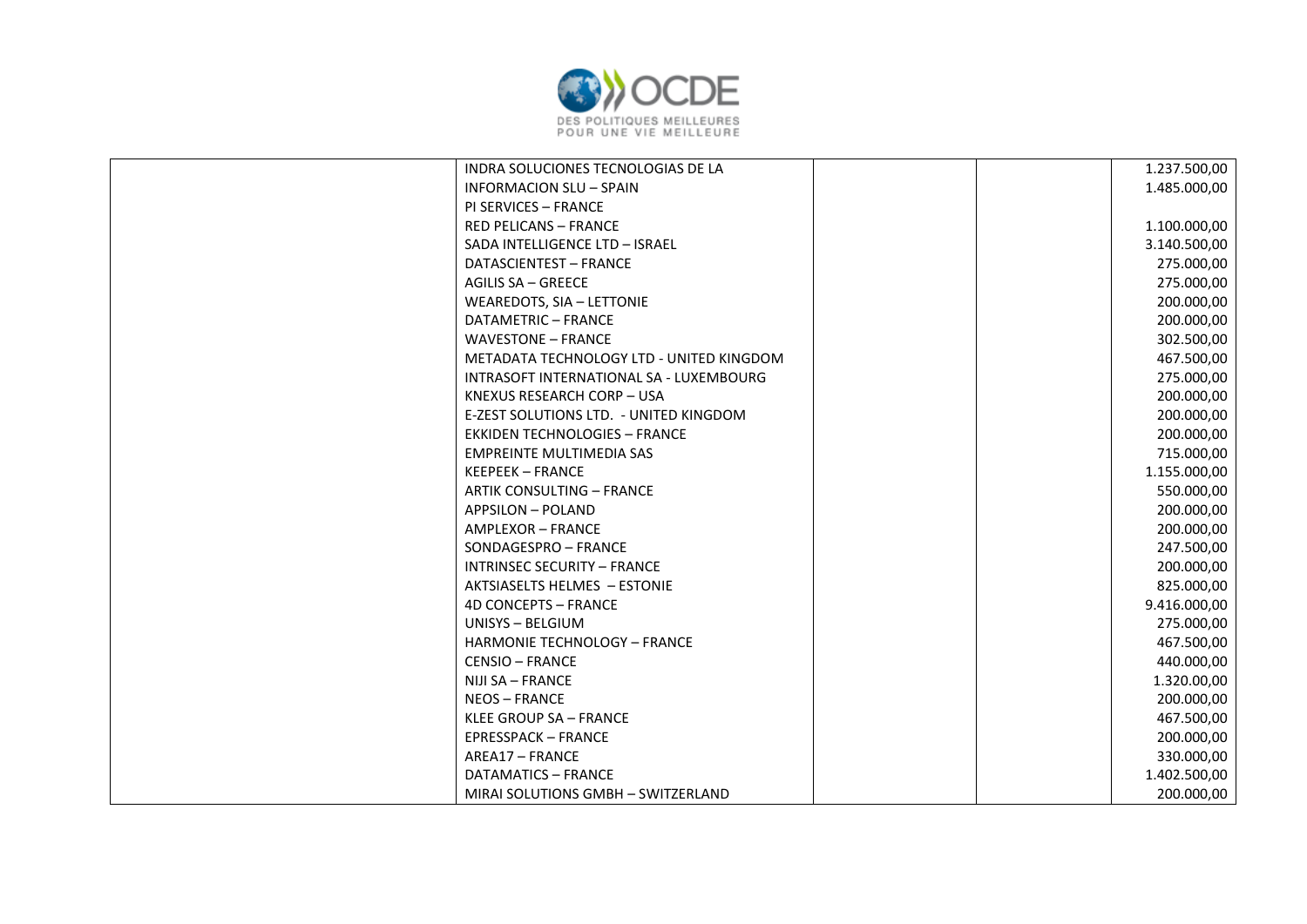

|                                                                                                                                                      | DELAWARE CONSULTING SAS - FRANCE<br>SOGETI - LUXEMBOURG<br><b>INSIGHT-FRANCE</b><br>SOFTWARE IMAGINATION AND VISION - ROMANIA<br><b>TATA CONSULTANCY SERVICES - FRANCE</b><br><b>DEVOTEAM G CLOUD - FRANCE</b><br>UNICC - SWITZERLAND<br><b>GLOBAL CERTIFICATION AND TRAINING LTD - UNITED</b><br><b>KINGDOM</b><br><b>FABERNOVEL - FRANCE</b><br><b>ORANGE BUSINESS SERVICES - FRANCE</b><br>VISEO - FRANCE<br>ATOS LUXEMBOURG PSF S.A - LUXEMBOURG<br>APX INTEGRATION (AXIANS CLOUD BUILDER) -<br><b>FRANCE</b> |                  |                  | 200.000,00<br>1.100.000,00<br>200.000,00<br>440.000,00<br>200.000,00<br>7.810.000,00<br>200.000,00<br>1.100.000,00<br>200.000,00<br>2.062.500,00<br>200.000,00<br>2.530.00,00<br>825.000,00<br>1.073.569,00 |
|------------------------------------------------------------------------------------------------------------------------------------------------------|-------------------------------------------------------------------------------------------------------------------------------------------------------------------------------------------------------------------------------------------------------------------------------------------------------------------------------------------------------------------------------------------------------------------------------------------------------------------------------------------------------------------|------------------|------------------|-------------------------------------------------------------------------------------------------------------------------------------------------------------------------------------------------------------|
| MAINTENANCE MULTITECHNIQUE DES BÂTIMENTS<br>DE L'OCDE                                                                                                | <b>IDEX ENERGIES - FRANCE</b>                                                                                                                                                                                                                                                                                                                                                                                                                                                                                     | September 2021   | September 2026   | 12.517.000,00                                                                                                                                                                                               |
| NUMÉRISATION DE L'AIE POUR L'EFFICACITÉ<br>ÉNERGÉTIQUE, LES RESSOURCES DU CÔTÉ DE LA<br>DEMANDE, ET LA MODERNISATION DU SYSTÈME<br><b>ÉLECTRIQUE</b> | PLEASETECH LTD - UNITED KINGDOM                                                                                                                                                                                                                                                                                                                                                                                                                                                                                   | <b>July 2021</b> | <b>July 2026</b> | 643.383,56                                                                                                                                                                                                  |
| <b>OFFICE FURNITURE</b>                                                                                                                              | <b>INTERSTUHL - GERMANY</b>                                                                                                                                                                                                                                                                                                                                                                                                                                                                                       | August 2021      | August 2026      | 524.000,00                                                                                                                                                                                                  |
| LEGAL SERVICES REGARDING INTELLECTUAL<br>PROPERTY (IP) MATTERS (LOT 2)                                                                               | LINKLATER LLP - UNITED KINGDOM                                                                                                                                                                                                                                                                                                                                                                                                                                                                                    | August 2021      | August 2025      | 450.000,00                                                                                                                                                                                                  |
| SURVEY PROVIDER FOR EMPLOYER AND WORKER<br>SURVEYS ON THE IMPACT OF AI ON THE LABOUR<br><b>MARKET</b>                                                | <b>KANTAR GMBH - GERMANY</b>                                                                                                                                                                                                                                                                                                                                                                                                                                                                                      | August 2021      | August 2025      | 600.000,00                                                                                                                                                                                                  |
| OIL SHIPPING AND STORAGE DATA                                                                                                                        | <b>KPLER SAS - FRANCE</b>                                                                                                                                                                                                                                                                                                                                                                                                                                                                                         | <b>July 2021</b> | <b>July 2025</b> | 152.000,00                                                                                                                                                                                                  |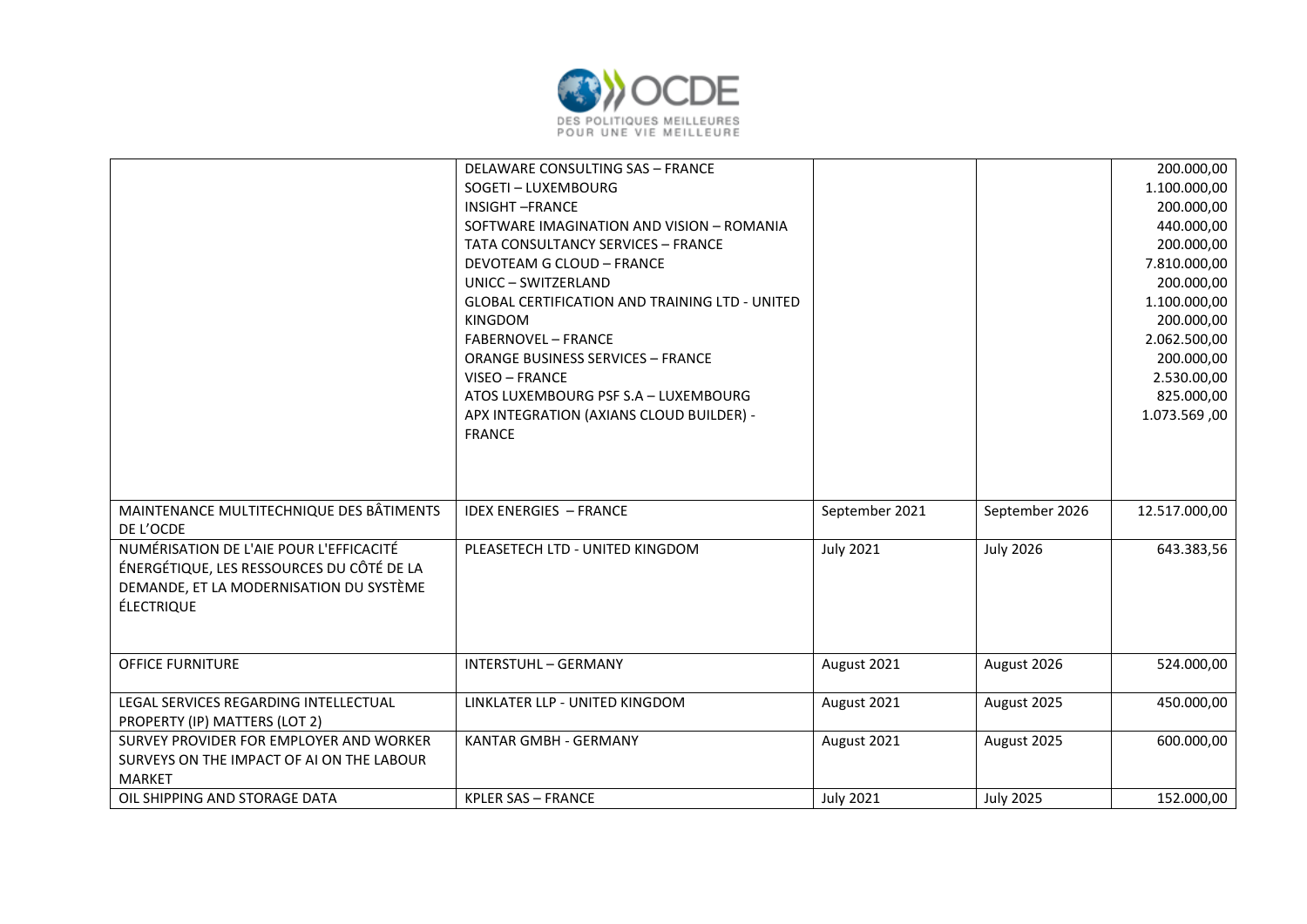

| PRESTATION DE MAINTENANCE ET FOURNITURE DE        | <b>HORUS - FRANCE</b>                      | September 2021 | September 2026 | 202.000,00   |
|---------------------------------------------------|--------------------------------------------|----------------|----------------|--------------|
| SAS À UNICITÉ DE PASSAGE                          |                                            |                |                |              |
| WEB CONTENT MANAGEMENT SYSTEM                     | AMPLEXOR - FRANCE                          | September 2021 | September 2026 | 2.399.596,00 |
|                                                   | UNISYS - BELGIUM                           | October 2021   | October 2026   | 310.000,00   |
|                                                   |                                            |                |                |              |
|                                                   | <b>BEARIDEAS - FRANCE</b>                  | October 2021   | October 2026   | 315.000,00   |
|                                                   | <b>9ELEMENTS - GERMANY</b>                 | November 2021  | November 2026  | 385.500,00   |
|                                                   |                                            |                |                |              |
|                                                   | NIJI - FRANCE                              | December 2021  | December 2026  | 310.000,00   |
|                                                   | <b>DELOITTE CONSEIL - FRANCE</b>           | January 2022   | January 2027   | 400.000,00   |
|                                                   |                                            |                |                |              |
| Contrat Cadre de fournitures pour l'édition et le | YSALID TECHNOLOGIES - France               | October 2021   | October 2025   | 390.000,00   |
| port de badges, et fourniture et maintenance      |                                            |                |                |              |
| des imprimantes                                   |                                            |                |                |              |
| CONSULTANCY SERVICES TO SUPPORT CLEAN             | SWATI DSOUZA - INDIA                       | September 2021 | September 2025 | 198.536,00   |
| <b>ENERGY TRANSITIONS</b>                         | <b>ASTHA GUPTA - INDIA</b>                 | January 2022   | January 2026   | 181.250,00   |
|                                                   |                                            |                |                |              |
| CONTRAT CADRE DE FOURNITURES POUR L'ÉDITION       | <b>SCOPUS - FRANCE</b>                     | October 2021   | October 2025   | 390.000,00   |
| ET LE PORT DE BADGES, ET FOURNITURE ET            |                                            |                |                |              |
| <b>MAINTENANCE DES</b>                            |                                            |                |                |              |
| <b>IMPRIMANTES</b>                                |                                            |                |                |              |
| FOURNISSEUR DE PÉRIODIQUE AVEC UNE                | <b>EBSO INFORMATION SERVICES - FRANCE</b>  | January 2022   | December 2025  | 600.000,00   |
| COUVERTURE INTERNATIONALE EN FORMAT               |                                            |                |                |              |
| ÉLECTRONIQUE ET PAPIER                            |                                            |                |                |              |
| CONTRACT FOR INTELLECTUAL SERVICES RELATIVE       | EUROPEAN POLICIES RESEARCH CENTRE (EPRC) - | October 2021   | September 2022 | 46.475,00    |
| TO "IMPROVING BULGARIA'S INVESTMENT               | <b>UNITED KINGDOM</b>                      |                |                |              |
| PROMOTION FRAMEWORK TO ENHANCE                    |                                            |                |                |              |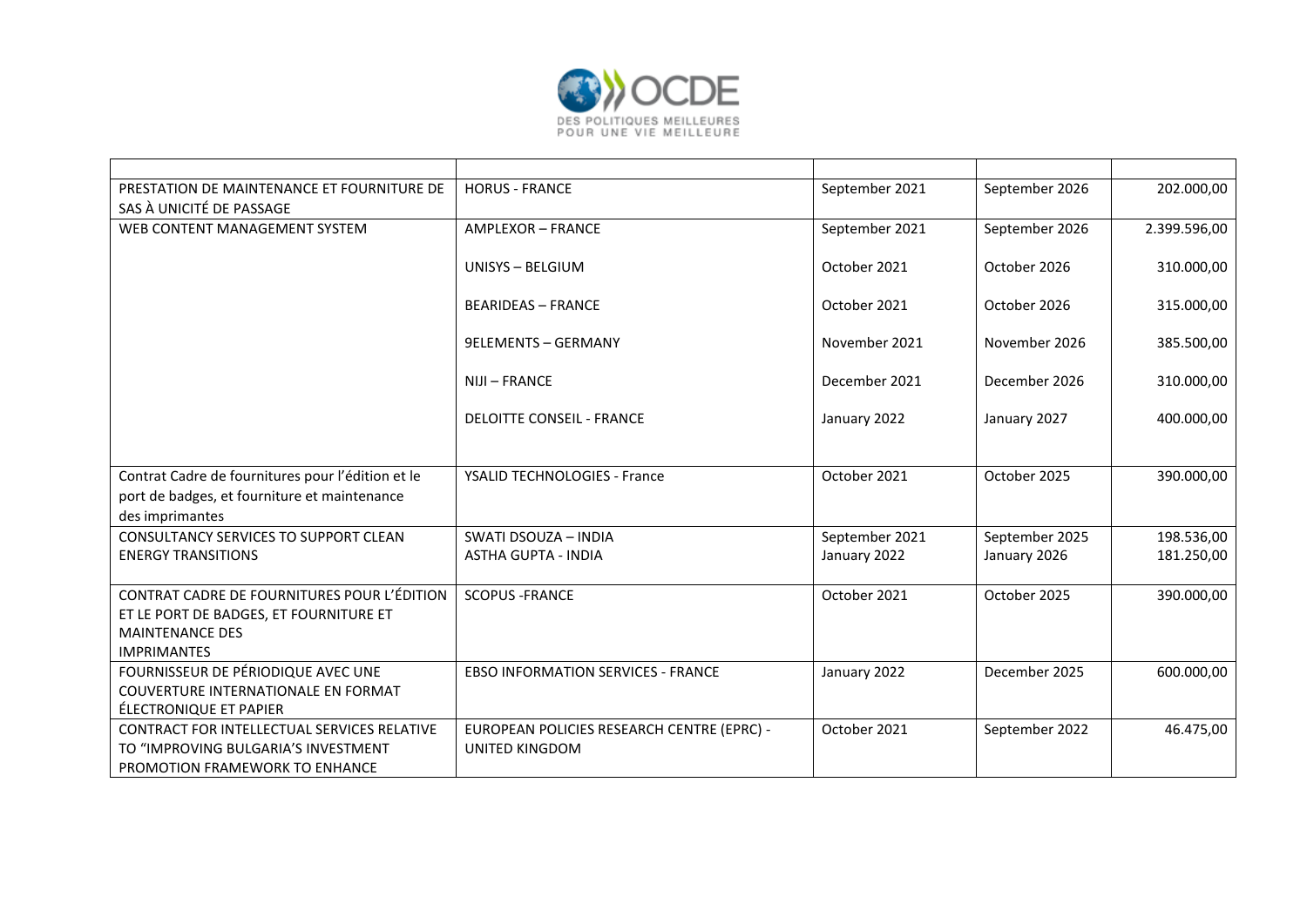

| COMPETITIVENESS AND FOSTER ECONOMIC<br>RECOVERY"                                                                                                                           |                                                 |                                |                                |                              |
|----------------------------------------------------------------------------------------------------------------------------------------------------------------------------|-------------------------------------------------|--------------------------------|--------------------------------|------------------------------|
| CONTRAT DE FOURNITURE D'ÉQUIPEMENTS DE<br>SÛRETÉ ET TRAVAUX ASSOCIÉS                                                                                                       | <b>ELSIA - FRANCE</b><br><b>HELIOM - FRANCE</b> | December 2021<br>February 2022 | November 2026<br>February 2027 | 2.200.000,00<br>2.200.000,00 |
| INTELLECTUAL SERVICE CONTRACT - APPLICATION<br>OF COMPUTABLE GENERAL EQUILIBRIUM (CGE)<br>ANALYSIS TO THE DECARBONISATION STRATEGY<br>FOR THE LITHUANIAN ECONOMY (21TL15). | DOMINIQUE VAN DER MENSBRUGGHE - USA             | October 2021                   | December 2022                  | 30.000,00                    |
| ENVOIS EXPRESS DU COURRIER DE L'OCDE                                                                                                                                       | <b>DHL - FRANCE</b>                             | October 2021                   | September 2025                 | 800.000,00                   |
| INTELLECTUAL SERVICES RELATIVE TO THE OECD<br><b>HOUSEHOLD SURVEY ON ENVIRONMENTAL</b><br>POLICIES AND INDIVIDUAL BEHAVIOUR CHANGE<br>(EPIC)                               | <b>IPSOS NV - BELGIUM</b>                       | December 2021                  | December 2023                  | 314.898,00                   |
| <b>SUPPORT PREMIER</b>                                                                                                                                                     | <b>MICROSOFT - USA</b>                          | December 2021                  | December 2022                  | 450.000,00                   |
| <b>CO-ORDINATING CENTRE FOR THE</b><br>IMPLEMENTATION OF THE OECD SCHEMES FOR THE<br>VARIETAL CERTIFICATION OF SEED MOVING IN<br><b>INTERNATIONAL TRADE</b>                | NIAB - UNITED KINGDOM                           | January 2022                   | December 2025                  | 232.320,00                   |
| ACQUISITION OF THE ZEPHYR DATASET, YEARLY<br>SUBSCRITPION, DATA-FEED VERSION                                                                                               | BUREAU VAN DIJK ELECTRONIQUES - FRANCE          | December 2021                  | December 2025                  | 182.718,00                   |
| DESIGN, DEVELOPMENT AND TECHNICAL SUPPORT<br>FOR ONLINE TRAINING COURSES                                                                                                   | <b>ABSTRACT TECHNOLOGY - GERMANY</b>            | December 2021                  | December 2025                  | 540.000,00                   |
|                                                                                                                                                                            | RACCOON GANG OÜ - ESTONIA                       | December 2021                  | December 2025                  | 228.000,00                   |
|                                                                                                                                                                            | <b>AGENCE PLURIELLES - France</b>               | December 2021                  | December 2025                  | 1.984.000,00                 |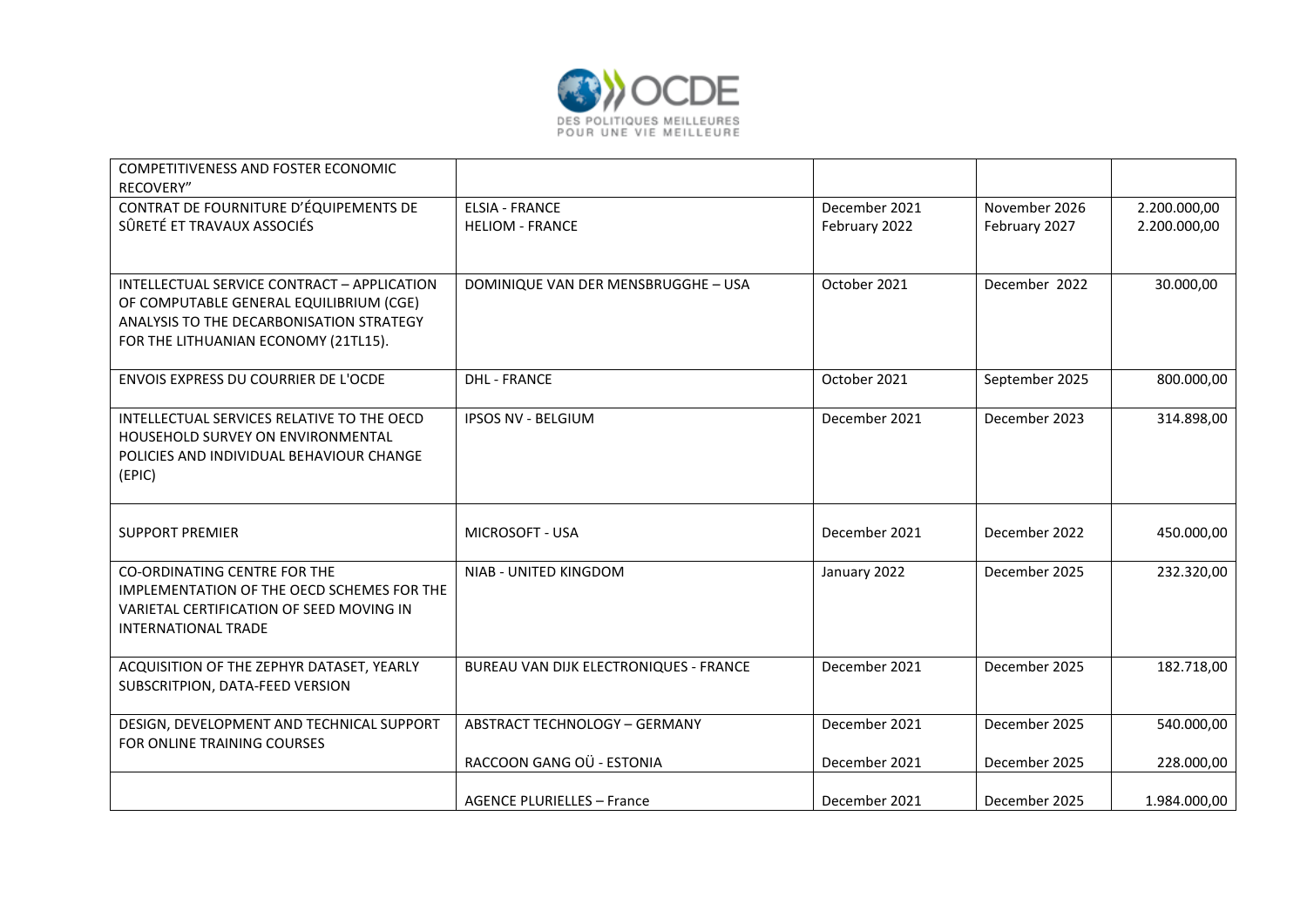

| PROVISION OF HOST SERVICES                                                                                                                                               |                                                                 |               |                   |            |
|--------------------------------------------------------------------------------------------------------------------------------------------------------------------------|-----------------------------------------------------------------|---------------|-------------------|------------|
| CO-ORDINATING CENTRE FOR THE VERIFICATION<br>OF TEST REPORTS DRAWN UP UNDER THE OECD<br>STANDARD CODES FOR THE OFFICIAL TESTING OF<br>AGRICULTURAL AND FORESTRY TRACTORS | ALMA MATER STUDIORUM - UNIVERSITÀ DI<br><b>BOLOGNA - ITALIA</b> | January 2022  | December 2025     | 880.000,00 |
| FOURNITURE D'ENERGIE (CHALEUR ET VAPEUR)<br>POUR UNE PARTIE DE LA MUETTE                                                                                                 | <b>CPCU - FRANCE</b>                                            | November 2021 | November 2024     | 600.000,00 |
| CONTRACT FOR INTELLECTUAL SERVICES<br>RELATIVE TO SETTING UP A FRAMEWORK FOR<br>HEALTH SYSTEM PERFORMANCE ASSESSMENT IN<br>THE CZECH REPUBLIC                            | LUCIE BRYNDOVA - RÉPUBLIQUE TCHÈQUE                             | December 2021 | <b>March 2022</b> | 20.000,00  |
| CONTRACT FOR INTELLECTUAL SERVICES<br>RELATIVE TO HEALTH SYSTEM PERFORMANCE<br>ASSESSMENT FRAMEWORK FOR ESTONIA                                                          | KATRE VÄÄRSI - ESTONIA                                          | December 2021 | February 2023     | 32.300,00  |
| SUPPORT THE IMPLEMENTATION OF A TAX POLICY<br>ANALYSIS UNIT (TPU) IN THE "DIRECTION GÉNÉRALE<br>DES ETUDES ET DE LA LÉGISLATION FISCALE"<br>(DGELF) OF TUNISIA           | CHRISTIAN VALENDUC - BELGIUM                                    | January 2022  | June 2024         | 30.000,00  |
| CONTRACT FOR INTELLECTUAL SERVICES RELATIVE<br>TO SUPPORT THE OECD WORK ON "IMPROVING<br>TRANSPARENCY OF PHARMACEUTICAL MARKETS<br>TO INFORM POLICY"                     | <b>MARTIN WENZL - FRANCE</b>                                    | January 2022  | <b>June 2022</b>  | 20.000,00  |
| EU4ENERGY PROGRAMME - DATA COORDINATOR                                                                                                                                   | MARKUS FAGER-PINTILÄ CONSULTING OY - FINLAND                    | January 2022  | January 2026      | 440.000,00 |
| CONTRACT FOR INTELLECTUAL SERVICES RELATIVE<br>TO PARTICIPATING IN THE OECD/DG REFORM                                                                                    | ALFONSO ECHAZARRA DE GREGORIO - SPAIN                           | October 2021  | May 2023          | 25.000,00  |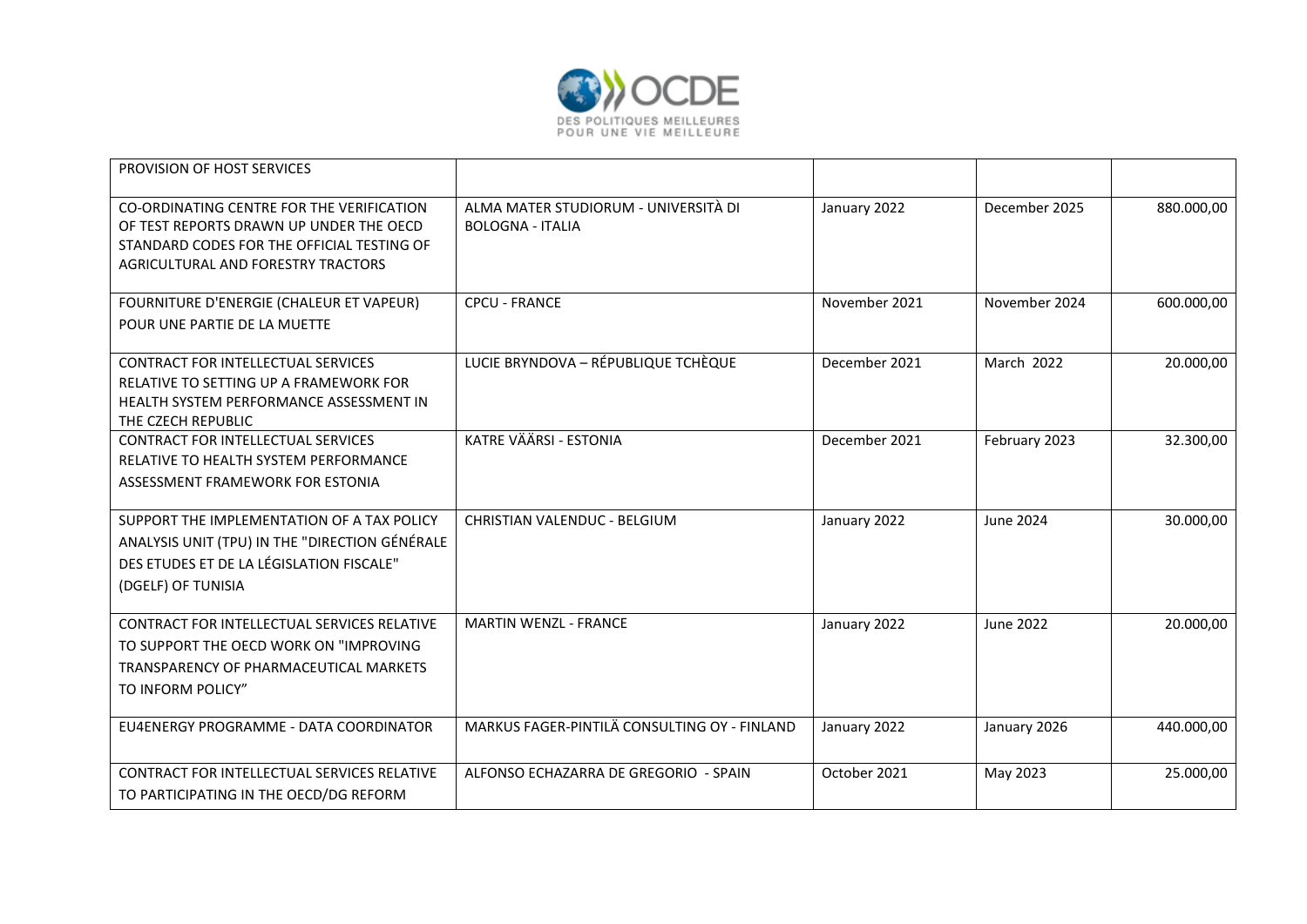

| PROJECT ON TACKLING EARLY SCHOOL LEAVING IN<br>SPAIN                                     |                                         |               |               |            |
|------------------------------------------------------------------------------------------|-----------------------------------------|---------------|---------------|------------|
|                                                                                          |                                         |               |               |            |
| CONTRACT FOR INTELLECTUAL SERVICES RELATIVE                                              | ELENA ARNAL - SPAIN                     | October 2021  | May 2023      | 29.500,00  |
| TO PARTICIPATING IN THE OECD/DG REFORM                                                   |                                         |               |               |            |
| PROJECT ON TACKLING EARLY SCHOOL LEAVING IN                                              |                                         |               |               |            |
| SPAIN                                                                                    |                                         |               |               |            |
| ENERGY WRITING MANUSCRIPT AND RELATED<br><b>SERVICES</b>                                 | <b>TREVOR MORGAN - FRANCE</b>           | January 2022  | January 2026  | 390.000,00 |
|                                                                                          | PHILIPP SWANSON - France                | February 2022 | February 2026 | 240.000,00 |
|                                                                                          | DEBRA JUSTUS - EE PROFESSIONAL SERVICES | February 2022 | February 2026 | 420.000,00 |
|                                                                                          | <b>HOSKCO LTD - ROYAUME-UNI</b>         | February 2022 | February 2026 | 450.000,00 |
|                                                                                          | ELENA DOURAEVA MERLE-BERAL - FRANCE     | February 2022 | February 2026 | 360.000,00 |
| WORK IN THE CONTEXT OF THE PROJECT B                                                     | MUNA KHOURY - ISRAEL                    | February 2022 | February 2026 | 237.600,00 |
| "SUPPORTING THE PALESTINIAN AUTHORITY IN                                                 |                                         |               |               |            |
| PUBLIC ADMINISTRATION REFORM" AND THE                                                    |                                         |               |               |            |
| <b>IMPLEMENTATION OF ITS FIVE COMPONENTS</b>                                             |                                         |               |               |            |
| (COMPONENTS 1, 2, 3, 4 AND 5), IN ADDITION TO A                                          |                                         |               |               |            |
| HORIZONTAL COMPONENT                                                                     |                                         |               |               |            |
|                                                                                          |                                         |               |               |            |
| CONSULTANT WHO WILL CARRY OUT WORK IN THE                                                | <b>RA'ID MALKI - ISRAEL</b>             | February 2022 | November 2024 | 475.200,00 |
| <b>CONTEXT OF THE PROJECT "SUPPORT THE</b>                                               |                                         |               |               |            |
| PALESTINIAN AUTHORITY TO ENHANCE                                                         |                                         |               |               |            |
| GOVERNANCE AND THE RULE OF LAW" AND THE                                                  |                                         |               |               |            |
| <b>IMPLEMENTATION OF ITS FOUR COMPONENTS:</b>                                            |                                         |               |               |            |
| COMPONENT A.1: IDENTIFICATION, MAPPING AND<br>ANALYSIS OF INSTITUTIONAL ARRANGEMENTS FOR |                                         |               |               |            |
| POLICY- AND LAW-MAKING IN THE PA;                                                        |                                         |               |               |            |